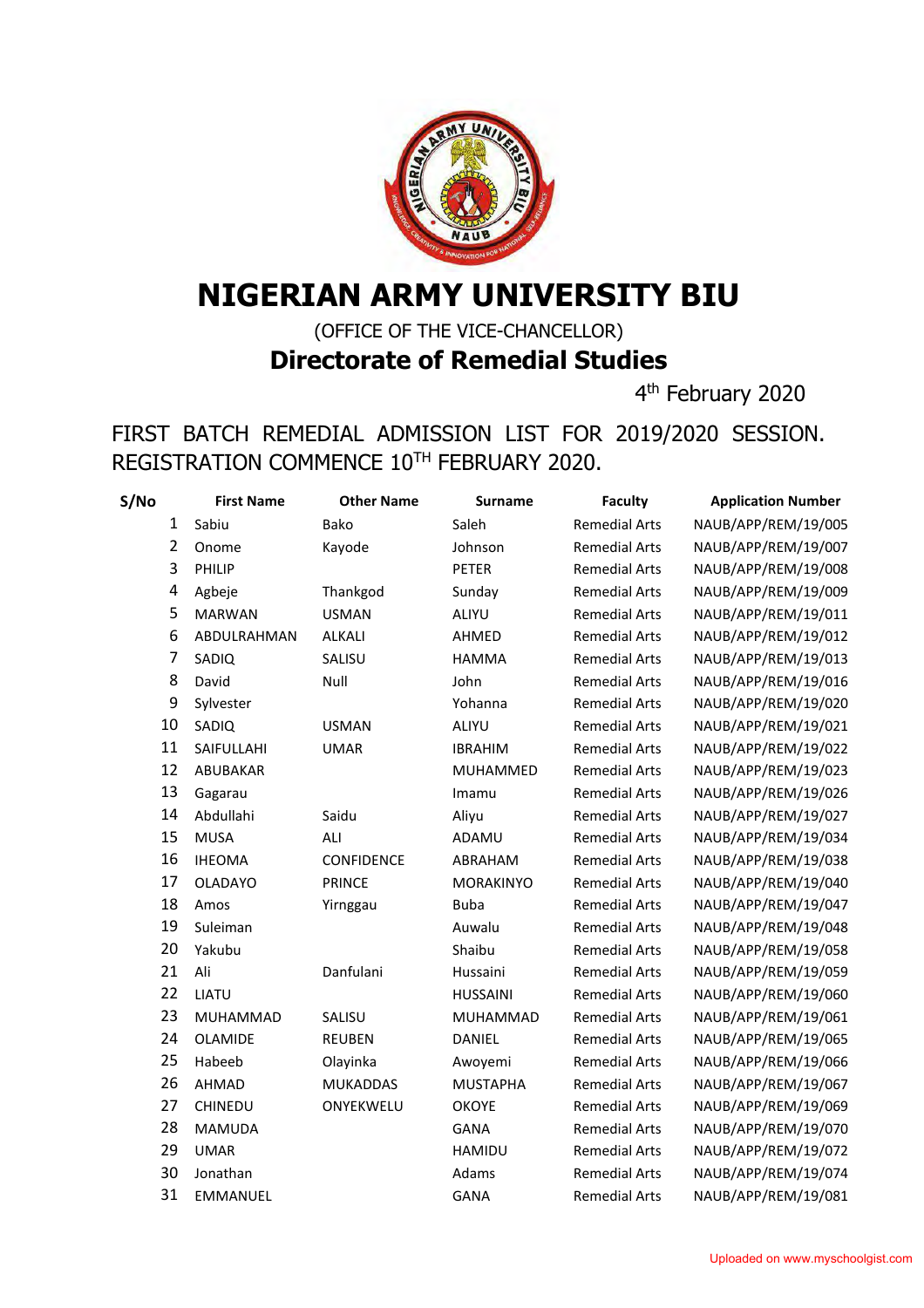| 32 | Ishaku         |                 | Rabiu           | <b>Remedial Arts</b> | NAUB/APP/REM/19/085  |
|----|----------------|-----------------|-----------------|----------------------|----------------------|
| 33 | Kassi          | Jarinyal        | Adiel           | <b>Remedial Arts</b> | NAUB/APP/REM/19/092  |
| 34 | <b>ADAMA</b>   |                 | ALIYU           | <b>Remedial Arts</b> | NAUB/APP/REM/19/095  |
| 35 | Aliyu          |                 | Ibrahim         | <b>Remedial Arts</b> | NAUB/APP/REM/19/098  |
| 36 | <b>ISAH</b>    |                 | MOHAMMED        | <b>Remedial Arts</b> | NAUB/APP/REM/19/1004 |
| 37 | ALIYU          |                 | ABUBAKAR        | <b>Remedial Arts</b> | NAUB/APP/REM/19/101  |
| 38 | Blessing       | James           | Akpan           | <b>Remedial Arts</b> | NAUB/APP/REM/19/1013 |
| 39 | Abinoam        | Massam          | Sabuda          | <b>Remedial Arts</b> | NAUB/APP/REM/19/1014 |
| 40 | Grace          |                 | <b>Titus</b>    | <b>Remedial Arts</b> | NAUB/APP/REM/19/1015 |
| 41 | Hassan         | Aliyu           | Muhammad        | <b>Remedial Arts</b> | NAUB/APP/REM/19/1018 |
| 42 | Livinus        |                 | Moses           | <b>Remedial Arts</b> | NAUB/APP/REM/19/1019 |
| 43 | Mercy          | Mari            | Tarfa           | <b>Remedial Arts</b> | NAUB/APP/REM/19/1024 |
| 44 | Hussaini       | Umar            | Aliyu           | <b>Remedial Arts</b> | NAUB/APP/REM/19/1029 |
| 45 | <b>JAMILA</b>  |                 | MELE            | <b>Remedial Arts</b> | NAUB/APP/REM/19/103  |
| 46 | Hauwa          |                 | Samuel          | <b>Remedial Arts</b> | NAUB/APP/REM/19/1035 |
| 47 | Bello          |                 | Umar            | <b>Remedial Arts</b> | NAUB/APP/REM/19/105  |
| 48 | Deborah        |                 | Isa             | <b>Remedial Arts</b> | NAUB/APP/REM/19/111  |
| 49 | <b>ISYAKU</b>  |                 | AMINU           | <b>Remedial Arts</b> | NAUB/APP/REM/19/113  |
| 50 | Mansir         |                 | <b>Buba</b>     | <b>Remedial Arts</b> | NAUB/APP/REM/19/115  |
| 51 | CALEB          | <b>ULOH</b>     | <b>MICHAEL</b>  | <b>Remedial Arts</b> | NAUB/APP/REM/19/119  |
| 52 | Nathan         |                 | Samson          | <b>Remedial Arts</b> | NAUB/APP/REM/19/123  |
| 53 | Adamu          |                 | Bakari          | <b>Remedial Arts</b> | NAUB/APP/REM/19/124  |
| 54 | Abubakar       |                 | Kolomi          | <b>Remedial Arts</b> | NAUB/APP/REM/19/125  |
| 55 | <b>TABITHA</b> |                 | SALISU          | <b>Remedial Arts</b> | NAUB/APP/REM/19/126  |
| 56 | ABDULLAHI      | SABO            | MUHAMMAD        | <b>Remedial Arts</b> | NAUB/APP/REM/19/131  |
| 57 | <b>BASHAR</b>  |                 | ALI             | <b>Remedial Arts</b> | NAUB/APP/REM/19/134  |
| 58 | Saidu          | Abubakar        | Muhammad        | <b>Remedial Arts</b> | NAUB/APP/REM/19/136  |
| 59 | ALIYU          | AHMAD           | <b>BUKAR</b>    | <b>Remedial Arts</b> | NAUB/APP/REM/19/137  |
| 60 | Gil            |                 | Daniel          | <b>Remedial Arts</b> | NAUB/APP/REM/19/139  |
| 61 | AHMAD          | <b>TAHIR</b>    | <b>DAHIRU</b>   | <b>Remedial Arts</b> | NAUB/APP/REM/19/140  |
| 62 | Ibrahim        | Dinga           | Yusuf           | <b>Remedial Arts</b> | NAUB/APP/REM/19/141  |
| 63 | Rabin          |                 | Musa            | <b>Remedial Arts</b> | NAUB/APP/REM/19/143  |
| 64 | QUDUS          | OLAKUNLE        | OLADOSU         | <b>Remedial Arts</b> | NAUB/APP/REM/19/147  |
| 65 | Christian      |                 | Godwin          | <b>Remedial Arts</b> | NAUB/APP/REM/19/150  |
| 66 | SURAJO         |                 | <b>ABUBAKAR</b> | <b>Remedial Arts</b> | NAUB/APP/REM/19/153  |
| 67 | ALHASSAN       |                 | <b>MUHAMMED</b> | <b>Remedial Arts</b> | NAUB/APP/REM/19/156  |
| 68 | SODIQ          | <b>OLATUNDE</b> | <b>JIMOH</b>    | <b>Remedial Arts</b> | NAUB/APP/REM/19/158  |
| 69 | AHMED          | <b>RUFAI</b>    | <b>USAINI</b>   | <b>Remedial Arts</b> | NAUB/APP/REM/19/161  |
| 70 | SUNDAY         | <b>OIO</b>      | AKINWUMI        | <b>Remedial Arts</b> | NAUB/APP/REM/19/162  |
| 71 | SALMA          | ALIYU           | MUHAMMAD        | <b>Remedial Arts</b> | NAUB/APP/REM/19/166  |
| 72 | Tijjani        |                 | Ibrahim         | <b>Remedial Arts</b> | NAUB/APP/REM/19/175  |
| 73 | ABDULLAHI      | ABUBAKAR        | ADAMU           | <b>Remedial Arts</b> | NAUB/APP/REM/19/176  |
| 74 | ADAMU          |                 | <b>HUSSAINI</b> | <b>Remedial Arts</b> | NAUB/APP/REM/19/179  |
| 75 | Onyejefu       |                 | Musa            | <b>Remedial Arts</b> | NAUB/APP/REM/19/182  |
| 76 | Halima         |                 | Aliyu           | <b>Remedial Arts</b> | NAUB/APP/REM/19/183  |
| 77 | Isaiah         | Auta            | Musa            | <b>Remedial Arts</b> | NAUB/APP/REM/19/186  |
| 78 | Musa           |                 | Usman           | <b>Remedial Arts</b> | NAUB/APP/REM/19/188  |
| 79 | Mikail         | Mikail          | Umar            | <b>Remedial Arts</b> | NAUB/APP/REM/19/189  |
| 80 | Hafsat         | Saje            | Abdu            | <b>Remedial Arts</b> | NAUB/APP/REM/19/192  |
| 81 | SHAIBU         | MAHMUD          | ABDULLAHI       | <b>Remedial Arts</b> | NAUB/APP/REM/19/194  |
|    |                |                 |                 |                      |                      |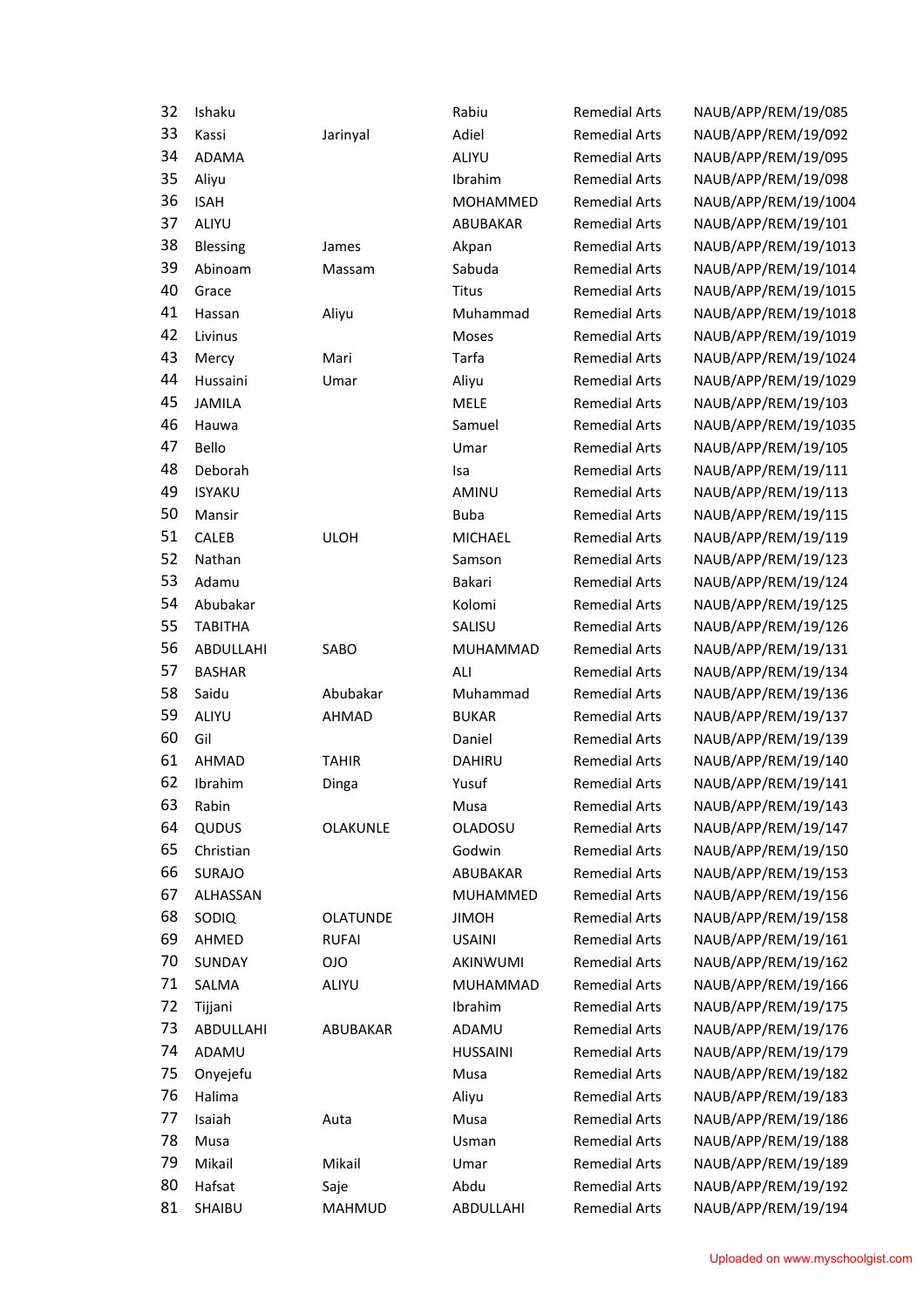| 82  | Sadiya          |                | Usman           | <b>Remedial Arts</b> | NAUB/APP/REM/19/199 |
|-----|-----------------|----------------|-----------------|----------------------|---------------------|
| 83  | Saboji          | Uba            | Mohammed        | <b>Remedial Arts</b> | NAUB/APP/REM/19/204 |
| 84  | <b>KABIRU</b>   |                | <b>HUSSAINI</b> | <b>Remedial Arts</b> | NAUB/APP/REM/19/207 |
| 85  | LATEEF          | OLAMILEKAN     | <b>OYEDELE</b>  | <b>Remedial Arts</b> | NAUB/APP/REM/19/209 |
| 86  | Emmanuel        | Aswila         | Ozu             | <b>Remedial Arts</b> | NAUB/APP/REM/19/210 |
| 87  | SHETTIMA        |                | ALIYU           | <b>Remedial Arts</b> | NAUB/APP/REM/19/211 |
| 88  | <b>FRANCIS</b>  |                | <b>SIMON</b>    | <b>Remedial Arts</b> | NAUB/APP/REM/19/213 |
| 89  | Mercy           | Null           | Garba           | <b>Remedial Arts</b> | NAUB/APP/REM/19/214 |
| 90  | <b>ABDUL</b>    |                | <b>ISAH</b>     | <b>Remedial Arts</b> | NAUB/APP/REM/19/221 |
| 91  | MOHAMMED        |                | <b>TIJANI</b>   | <b>Remedial Arts</b> | NAUB/APP/REM/19/222 |
| 92  | ABDULAZIZ       | <b>UMAR</b>    | MOHAMMED        | <b>Remedial Arts</b> | NAUB/APP/REM/19/226 |
| 93  | <b>FLORENCE</b> | <b>MAUREEN</b> | <b>OBETA</b>    | <b>Remedial Arts</b> | NAUB/APP/REM/19/227 |
| 94  | Ifeanyi         | Godwin         | Okafor          | <b>Remedial Arts</b> | NAUB/APP/REM/19/228 |
| 95  | <b>HANNATU</b>  | <b>TALBWA</b>  | <b>USMAN</b>    | <b>Remedial Arts</b> | NAUB/APP/REM/19/229 |
| 96  | <b>MUKHTAR</b>  |                | LAWAN           | <b>Remedial Arts</b> | NAUB/APP/REM/19/232 |
| 97  | Samuel          | Imoke          | Echemi          | <b>Remedial Arts</b> | NAUB/APP/REM/19/242 |
| 98  | John            |                | Thomas          | <b>Remedial Arts</b> | NAUB/APP/REM/19/246 |
| 99  | <b>NURU</b>     | <b>JIBRIN</b>  | <b>BALA</b>     | <b>Remedial Arts</b> | NAUB/APP/REM/19/247 |
| 100 | Keri            | Philia         | Bakendri        | <b>Remedial Arts</b> | NAUB/APP/REM/19/249 |
| 101 | MUHAMMAD        | <b>NASIR</b>   | SADEEQ          | <b>Remedial Arts</b> | NAUB/APP/REM/19/251 |
| 102 | Kellu           | Wabba          | <b>Bzigu</b>    | <b>Remedial Arts</b> | NAUB/APP/REM/19/258 |
| 103 | Kwatam          |                | <b>Bwala</b>    | <b>Remedial Arts</b> | NAUB/APP/REM/19/265 |
| 104 | Ali             | <b>Bukar</b>   | Sadiq           | <b>Remedial Arts</b> | NAUB/APP/REM/19/267 |
| 105 | <b>VICTOR</b>   |                | <b>OLIVER</b>   | <b>Remedial Arts</b> | NAUB/APP/REM/19/269 |
| 106 | ABDULLAHI       | LABARAN        | <b>IBRAHIM</b>  | <b>Remedial Arts</b> | NAUB/APP/REM/19/270 |
| 107 | <b>NUHU</b>     | <b>ISA</b>     | MUHAMMAD        | <b>Remedial Arts</b> | NAUB/APP/REM/19/271 |
| 108 | ABDULSAMAD      |                | <b>OWOLABI</b>  | <b>Remedial Arts</b> | NAUB/APP/REM/19/274 |
| 109 | <b>JUSTINA</b>  |                | <b>THOMAS</b>   | <b>Remedial Arts</b> | NAUB/APP/REM/19/278 |
| 110 | TASIU           | SULEIMAN       | ALIYU           | <b>Remedial Arts</b> | NAUB/APP/REM/19/284 |
| 111 | Abdullahi       | <b>Bukar</b>   | Ali             | <b>Remedial Arts</b> | NAUB/APP/REM/19/285 |
| 112 | Yusuf           | Aliyu          | Yusuf           | <b>Remedial Arts</b> | NAUB/APP/REM/19/286 |
| 113 | ALIYU           | <b>MUSA</b>    | <b>HUSSAINI</b> | <b>Remedial Arts</b> | NAUB/APP/REM/19/289 |
| 114 | SUBULUM         | ADAMU          | <b>YUSUF</b>    | <b>Remedial Arts</b> | NAUB/APP/REM/19/291 |
| 115 | Chritiana       | Null           | Yakubu          | <b>Remedial Arts</b> | NAUB/APP/REM/19/294 |
| 116 | Jummai          | Destiny        | Tirah           | <b>Remedial Arts</b> | NAUB/APP/REM/19/296 |
| 117 | Simeon          | Boyi           | Lasotte         | <b>Remedial Arts</b> | NAUB/APP/REM/19/299 |
| 118 | Haruna          | Idris          | Lanzai          | <b>Remedial Arts</b> | NAUB/APP/REM/19/303 |
| 119 | Aishatu         | Bukar          | Hassan          | <b>Remedial Arts</b> | NAUB/APP/REM/19/307 |
| 120 | Habibu          |                | Suleiman        | <b>Remedial Arts</b> | NAUB/APP/REM/19/310 |
| 121 | HYELHIRRA       |                | SOLOMON         | <b>Remedial Arts</b> | NAUB/APP/REM/19/312 |
| 122 | <b>MARYAM</b>   | <b>MUSAH</b>   | <b>ISAH</b>     | <b>Remedial Arts</b> | NAUB/APP/REM/19/316 |
| 123 | RAHAB           |                | <b>ELIJAH</b>   | <b>Remedial Arts</b> | NAUB/APP/REM/19/318 |
| 124 | SADIQ           | LAWAN          | ZANNAH          | <b>Remedial Arts</b> | NAUB/APP/REM/19/319 |
| 125 | AHMED           | <b>TUKUR</b>   | MOHAMMED        | <b>Remedial Arts</b> | NAUB/APP/REM/19/320 |
| 126 | Muhammad        |                | Jibril          | <b>Remedial Arts</b> | NAUB/APP/REM/19/332 |
| 127 | <b>INUSA</b>    | <b>CHARA</b>   | <b>ISA</b>      | <b>Remedial Arts</b> | NAUB/APP/REM/19/340 |
| 128 | SUJUD           | <b>INUWA</b>   | ABBAS           | <b>Remedial Arts</b> | NAUB/APP/REM/19/345 |
| 129 | Ayuba           |                | Adamu           | <b>Remedial Arts</b> | NAUB/APP/REM/19/348 |
| 130 | KINGSLEY        | <b>MPAMA</b>   | EBAYE           | <b>Remedial Arts</b> | NAUB/APP/REM/19/352 |
| 131 | Joseph          | Bassi          | Yakubu          | <b>Remedial Arts</b> | NAUB/APP/REM/19/353 |
|     |                 |                |                 |                      |                     |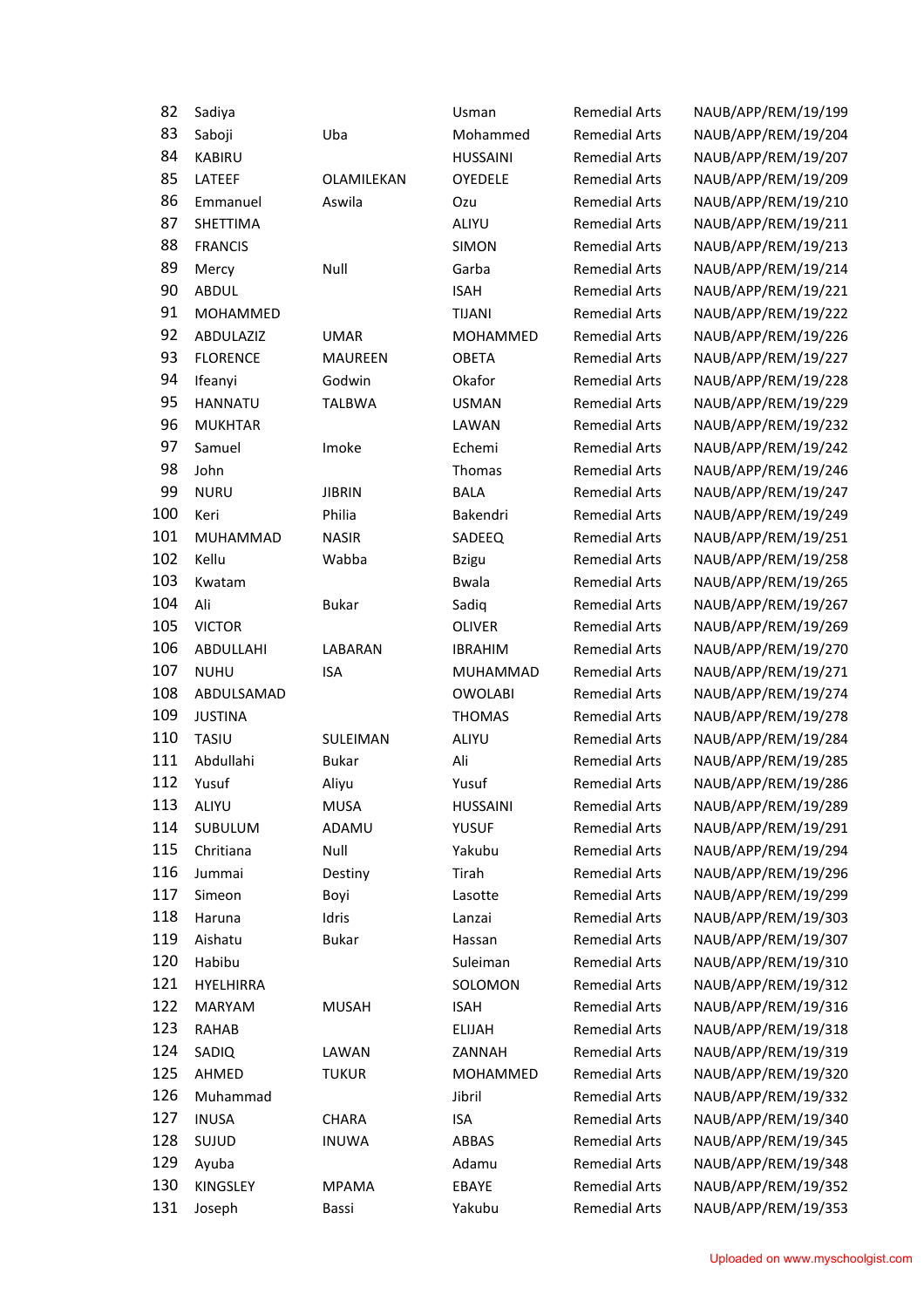| 132 | ABDULLAHI        | <b>GUNDA</b>    | SHUAIBU          | <b>Remedial Arts</b> | NAUB/APP/REM/19/357                        |
|-----|------------------|-----------------|------------------|----------------------|--------------------------------------------|
| 133 | <b>JEREMIAH</b>  | <b>BILIYONG</b> | <b>LITHE</b>     | <b>Remedial Arts</b> | NAUB/APP/REM/19/359                        |
| 134 | Rahama           |                 | Suleiman         | <b>Remedial Arts</b> | NAUB/APP/REM/19/363                        |
| 135 | ZAHIRA           | ABUBAKAR        | SANUSI           | <b>Remedial Arts</b> | NAUB/APP/REM/19/367                        |
| 136 | <b>DAVID</b>     | SAWA            | <b>HASSAN</b>    | <b>Remedial Arts</b> | NAUB/APP/REM/19/370                        |
| 137 | Al-amin          | Mohammed        | Abubakar         | <b>Remedial Arts</b> | NAUB/APP/REM/19/379                        |
| 138 | <b>NAUWASI</b>   | SALISU          | <b>IBRAHIM</b>   | <b>Remedial Arts</b> | NAUB/APP/REM/19/381                        |
| 139 | <b>IBRAHIM</b>   |                 | MOHAMMED         | <b>Remedial Arts</b> | NAUB/APP/REM/19/385                        |
| 140 | EASY             | <b>BUHARI</b>   | <b>ALLEN</b>     | <b>Remedial Arts</b> |                                            |
| 141 | <b>HYELSINTA</b> | YAMTA           | <b>JOSHUA</b>    | <b>Remedial Arts</b> | NAUB/APP/REM/19/386<br>NAUB/APP/REM/19/387 |
| 142 |                  |                 |                  |                      |                                            |
| 143 | Usman            |                 | Amadu            | <b>Remedial Arts</b> | NAUB/APP/REM/19/390                        |
| 144 | AHMED            |                 | <b>OGUNTOLA</b>  | <b>Remedial Arts</b> | NAUB/APP/REM/19/391                        |
|     | Abubakar         | Malala          | Adamu            | <b>Remedial Arts</b> | NAUB/APP/REM/19/392                        |
| 145 | Adamu            | Usman           | Muhammad         | <b>Remedial Arts</b> | NAUB/APP/REM/19/393                        |
| 146 | Aliyu            | Waziri          | Yammani          | <b>Remedial Arts</b> | NAUB/APP/REM/19/397                        |
| 147 | Abdulkarim       |                 | Sadik            | <b>Remedial Arts</b> | NAUB/APP/REM/19/400                        |
| 148 | ABUBAKAR         | Umar            | Dauda            | <b>Remedial Arts</b> | NAUB/APP/REM/19/401                        |
| 149 | Jibrin           |                 | Yahaya           | <b>Remedial Arts</b> | NAUB/APP/REM/19/403                        |
| 150 | <b>AISHA</b>     |                 | <b>GALADIMA</b>  | <b>Remedial Arts</b> | NAUB/APP/REM/19/404                        |
| 151 | Emmanuel         | Wakawa          | Ibrahim          | <b>Remedial Arts</b> | NAUB/APP/REM/19/414                        |
| 152 | Saratu           | Dibal           | Ishaku           | <b>Remedial Arts</b> | NAUB/APP/REM/19/415                        |
| 153 | <b>BASSI</b>     | <b>JOCHEBED</b> | <b>HYELHIRRA</b> | <b>Remedial Arts</b> | NAUB/APP/REM/19/418                        |
| 154 | Abdulsalam       | Damboa          | Ibrahim          | <b>Remedial Arts</b> | NAUB/APP/REM/19/419                        |
| 155 | Felicia          |                 | Yakwa            | <b>Remedial Arts</b> | NAUB/APP/REM/19/431                        |
| 156 | <b>DEBORAH</b>   | <b>NAHARI</b>   | PAUL             | <b>Remedial Arts</b> | NAUB/APP/REM/19/441                        |
| 157 | Abdullahi        |                 | Umar             | <b>Remedial Arts</b> | NAUB/APP/REM/19/448                        |
| 158 | Precious         | Egom            | Enya             | <b>Remedial Arts</b> | NAUB/APP/REM/19/450                        |
| 159 | Ahmed            | Null            | Isa              | <b>Remedial Arts</b> | NAUB/APP/REM/19/451                        |
| 160 | AMIN             |                 | <b>IBRAHIM</b>   | <b>Remedial Arts</b> | NAUB/APP/REM/19/454                        |
| 161 | <b>HADIZA</b>    |                 | YAHAYA           | <b>Remedial Arts</b> | NAUB/APP/REM/19/464                        |
| 162 | Adamu            | Lawan           | Yahaya           | <b>Remedial Arts</b> | NAUB/APP/REM/19/470                        |
| 163 | Pelumi           | David           | Awoyefa          | <b>Remedial Arts</b> | NAUB/APP/REM/19/472                        |
| 164 | <b>BASHIR</b>    |                 | ADAMU            | <b>Remedial Arts</b> | NAUB/APP/REM/19/475                        |
| 165 | Umar             | Ibrahim         | Mohammed         | <b>Remedial Arts</b> | NAUB/APP/REM/19/476                        |
| 166 | HAMZA            | ADAMU           | <b>MUSA</b>      | <b>Remedial Arts</b> | NAUB/APP/REM/19/478                        |
| 167 | Alaba            | Sunday          | Oduntan          | <b>Remedial Arts</b> | NAUB/APP/REM/19/479                        |
| 168 | ABDULAZIZU       |                 | LAWAN            | <b>Remedial Arts</b> | NAUB/APP/REM/19/480                        |
| 169 | Yakubu           |                 | Joseph           | <b>Remedial Arts</b> | NAUB/APP/REM/19/485                        |
| 170 | <b>DAVID</b>     | <b>MAAMO</b>    | <b>JAMES</b>     | <b>Remedial Arts</b> | NAUB/APP/REM/19/487                        |
| 171 | <b>USMAN</b>     |                 | <b>IBN-ABBAS</b> | <b>Remedial Arts</b> | NAUB/APP/REM/19/488                        |
| 172 | Jamilu           | Zakariyya       | Yahaya           | <b>Remedial Arts</b> | NAUB/APP/REM/19/493                        |
| 173 | YAKUBU           | ABUBAKAR        | AHMAD            | <b>Remedial Arts</b> | NAUB/APP/REM/19/494                        |
| 174 | <b>TARTIYUS</b>  | <b>JENNIFER</b> | UTABASO          | <b>Remedial Arts</b> | NAUB/APP/REM/19/498                        |
| 175 | SANDRA           | <b>BWALA</b>    | <b>UMAR</b>      | <b>Remedial Arts</b> | NAUB/APP/REM/19/500                        |
| 176 | David            | Tarfa           | Mark             | <b>Remedial Arts</b> | NAUB/APP/REM/19/501                        |
| 177 | <b>ISMAIL</b>    |                 | SALEH            | <b>Remedial Arts</b> | NAUB/APP/REM/19/503                        |
| 178 | <b>JACOB</b>     |                 | <b>YUSUF</b>     | <b>Remedial Arts</b> | NAUB/APP/REM/19/504                        |
| 179 | Muhammad         | Muhammad        | Adamu            | <b>Remedial Arts</b> | NAUB/APP/REM/19/516                        |
| 180 | Sesan            | Ranti           | Orioye           | <b>Remedial Arts</b> | NAUB/APP/REM/19/521                        |
| 181 | ADANAKUSAWA      | <b>JENNIFER</b> | ANUHU            | <b>Remedial Arts</b> | NAUB/APP/REM/19/529                        |
|     |                  |                 |                  |                      |                                            |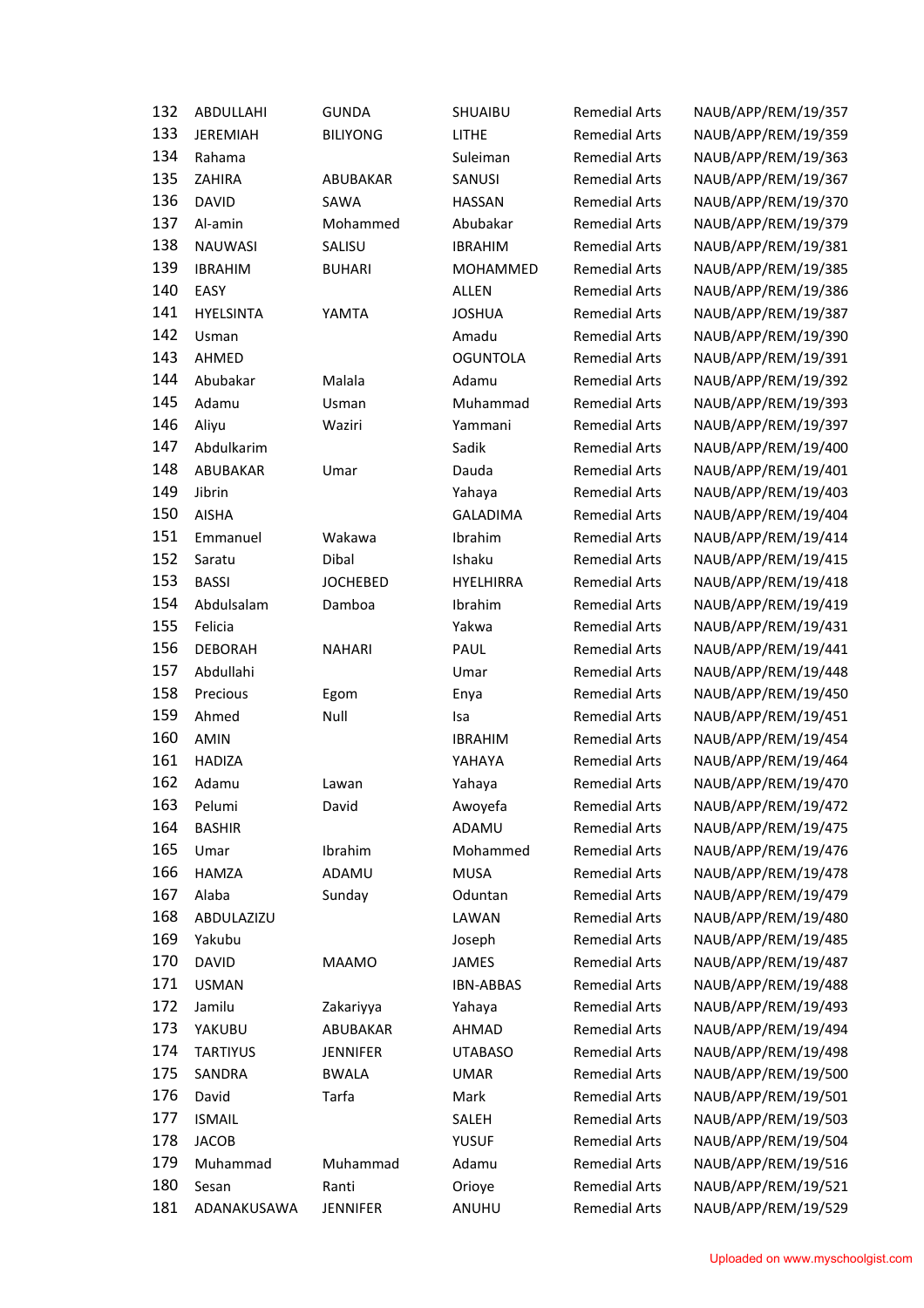| 182 | <b>BUKAR</b>    | SHUAIBU        | ADAMU          | <b>Remedial Arts</b> | NAUB/APP/REM/19/532 |
|-----|-----------------|----------------|----------------|----------------------|---------------------|
| 183 | MAGDALENE       | AMOS           | <b>THOMAS</b>  | <b>Remedial Arts</b> | NAUB/APP/REM/19/539 |
| 184 | Happy           | Yakubu         | Kabu           | <b>Remedial Arts</b> | NAUB/APP/REM/19/544 |
| 185 | <b>AMBUNOH</b>  | <b>THOMAS</b>  | CALEB          | <b>Remedial Arts</b> | NAUB/APP/REM/19/552 |
| 186 | TIJJANI         |                | <b>KABIRU</b>  | <b>Remedial Arts</b> | NAUB/APP/REM/19/553 |
| 187 | Murtala         |                | Suleiman       | <b>Remedial Arts</b> | NAUB/APP/REM/19/555 |
| 188 | SALISU          |                | <b>YUSUF</b>   | <b>Remedial Arts</b> | NAUB/APP/REM/19/558 |
| 189 | Peter           | Sughter        | Iorbee         | <b>Remedial Arts</b> | NAUB/APP/REM/19/559 |
| 190 | ABDULHADI       | Null           | YAU            | <b>Remedial Arts</b> | NAUB/APP/REM/19/565 |
| 191 | Hassan          |                | Abdullahi      | <b>Remedial Arts</b> | NAUB/APP/REM/19/566 |
| 192 | Deborah         |                | Sunday         | <b>Remedial Arts</b> | NAUB/APP/REM/19/572 |
| 193 | <b>HAUWA</b>    |                | ADAMU          | <b>Remedial Arts</b> | NAUB/APP/REM/19/574 |
| 194 | Aaron           | Seth           | Crowther       | <b>Remedial Arts</b> | NAUB/APP/REM/19/577 |
| 195 | Abigail         | Maina          | Isaac          | <b>Remedial Arts</b> | NAUB/APP/REM/19/579 |
| 196 | Hauwa           | Umar           | Alkali         | <b>Remedial Arts</b> | NAUB/APP/REM/19/580 |
| 197 | <b>HASSAN</b>   | <b>UMAR</b>    | SABO           | <b>Remedial Arts</b> | NAUB/APP/REM/19/581 |
| 198 | Sadiq           |                | Adamu          | <b>Remedial Arts</b> | NAUB/APP/REM/19/582 |
| 199 | Mohammed        | Auwal          | Saidu          | <b>Remedial Arts</b> | NAUB/APP/REM/19/585 |
| 200 | MUHAMMED        |                | <b>ISYAKU</b>  | <b>Remedial Arts</b> | NAUB/APP/REM/19/586 |
| 201 | Jibrin          | Usman          | Saidu          | <b>Remedial Arts</b> | NAUB/APP/REM/19/590 |
| 202 | HYELACHAKIRI    | <b>NJIDDA</b>  | IDI            | <b>Remedial Arts</b> | NAUB/APP/REM/19/592 |
| 203 | <b>AYUBA</b>    | Null           | <b>IBRAHIM</b> | <b>Remedial Arts</b> | NAUB/APP/REM/19/595 |
| 204 | Samuel          | Ndakunam       | Ndauno         | <b>Remedial Arts</b> | NAUB/APP/REM/19/599 |
| 205 | SALEH           | <b>ISHAKU</b>  | SALEH          | <b>Remedial Arts</b> | NAUB/APP/REM/19/611 |
| 206 | Mohammed        | Idris          | Yau            | <b>Remedial Arts</b> | NAUB/APP/REM/19/613 |
| 207 | <b>KABIRU</b>   | IDI            | <b>BARDE</b>   | <b>Remedial Arts</b> | NAUB/APP/REM/19/618 |
| 208 | Muhammed        |                | Umar           | <b>Remedial Arts</b> | NAUB/APP/REM/19/619 |
| 209 | <b>MUHAMMAD</b> | Null           | ABDULHAMID     | <b>Remedial Arts</b> | NAUB/APP/REM/19/620 |
| 210 | <b>VICTORIA</b> | <b>MARTINA</b> | AMAZA          | <b>Remedial Arts</b> | NAUB/APP/REM/19/621 |
| 211 | Aminu           |                | Idi            | <b>Remedial Arts</b> | NAUB/APP/REM/19/624 |
| 212 | Muhammad        | Abdulrahaman   | Saleh          | <b>Remedial Arts</b> | NAUB/APP/REM/19/626 |
| 213 |                 | LAUWALI        | AUWAL          | <b>Remedial Arts</b> | NAUB/APP/REM/19/628 |
| 214 | MUHAMMAD        |                |                |                      |                     |
| 215 | <b>JOSEPH</b>   |                | <b>SIMON</b>   | <b>Remedial Arts</b> | NAUB/APP/REM/19/630 |
|     | Abubakar        | Musa           | Umar           | <b>Remedial Arts</b> | NAUB/APP/REM/19/631 |
| 216 | <b>MUSTAPHA</b> |                | WAZIRI         | <b>Remedial Arts</b> | NAUB/APP/REM/19/632 |
| 217 | Haruna          |                | Adamu          | <b>Remedial Arts</b> | NAUB/APP/REM/19/633 |
| 218 | <b>VINCENT</b>  |                | <b>BABAYO</b>  | <b>Remedial Arts</b> | NAUB/APP/REM/19/636 |
| 219 | ALI             |                | <b>ISA</b>     | <b>Remedial Arts</b> | NAUB/APP/REM/19/638 |
| 220 | Muhammad        | Sani           | Yau            | <b>Remedial Arts</b> | NAUB/APP/REM/19/639 |
| 221 | ALI             |                | <b>IBRAHIM</b> | <b>Remedial Arts</b> | NAUB/APP/REM/19/642 |
| 222 | PAUL            |                | DANJUMA        | <b>Remedial Arts</b> | NAUB/APP/REM/19/650 |
| 223 | Adamu           |                | Abubakar       | <b>Remedial Arts</b> | NAUB/APP/REM/19/653 |
| 224 | SADIQ           |                | HASSAN         | <b>Remedial Arts</b> | NAUB/APP/REM/19/654 |
| 225 | Nuruddeen       | Sani           | Maigari        | <b>Remedial Arts</b> | NAUB/APP/REM/19/655 |
| 226 | ABDULLAHI       |                | HASHIMU        | <b>Remedial Arts</b> | NAUB/APP/REM/19/657 |
| 227 | <b>Bilal</b>    | Suraj          | Mato           | <b>Remedial Arts</b> | NAUB/APP/REM/19/659 |
| 228 | MOHAMMAD        | MALLAM         | SALLAH         | <b>Remedial Arts</b> | NAUB/APP/REM/19/660 |
| 229 | <b>GODIYA</b>   | NDIRPAYA       | SAMUEL         | <b>Remedial Arts</b> | NAUB/APP/REM/19/667 |
| 230 | YUNANA          |                | <b>NAOMI</b>   | <b>Remedial Arts</b> | NAUB/APP/REM/19/671 |
| 231 | Mohammed        | Ismail         | Usman          | <b>Remedial Arts</b> | NAUB/APP/REM/19/676 |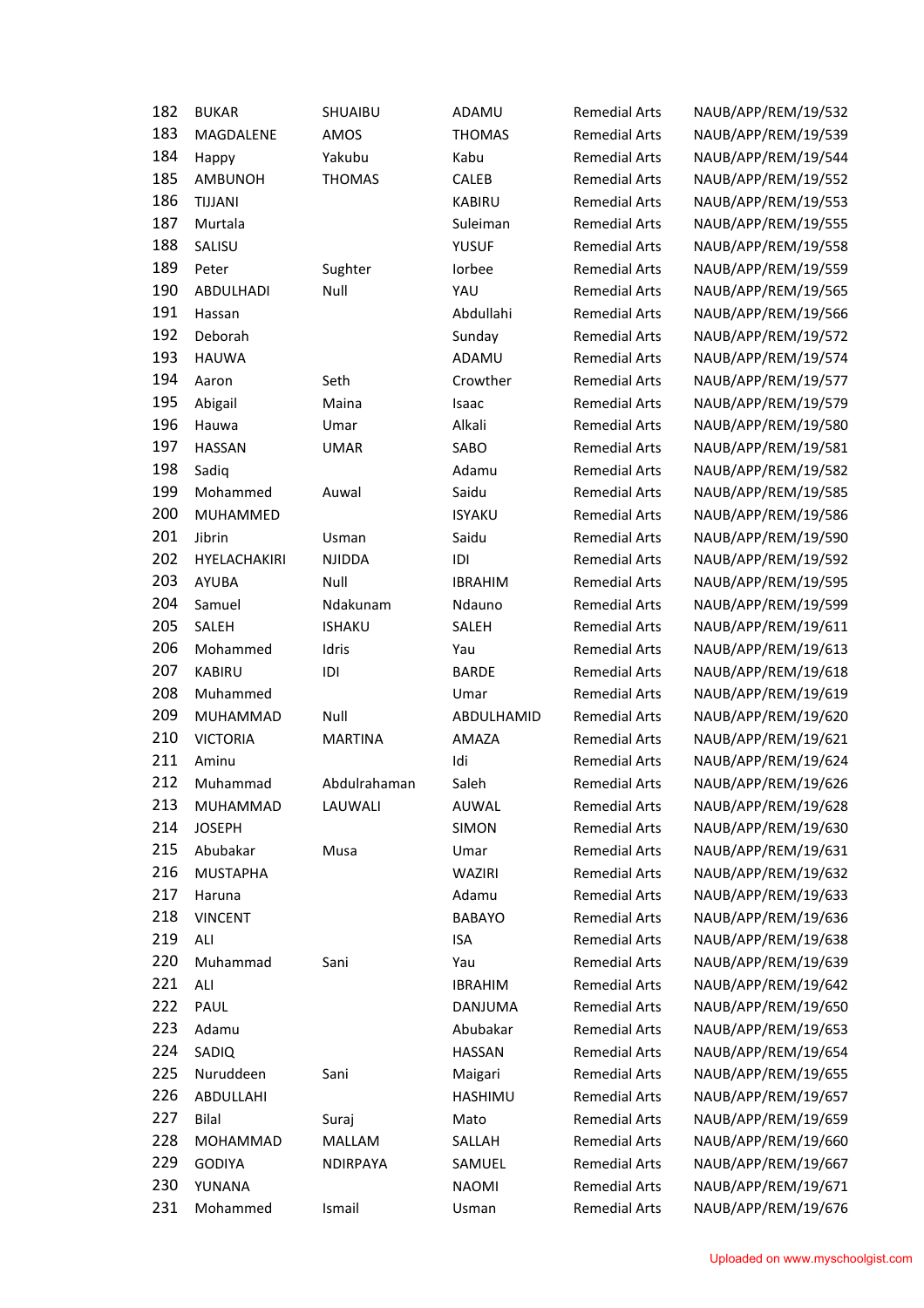| 232 | Madu             | Dibal          | Musa                 | <b>Remedial Arts</b> | NAUB/APP/REM/19/685 |
|-----|------------------|----------------|----------------------|----------------------|---------------------|
| 233 | Idris            | Nil            | Aliyu                | <b>Remedial Arts</b> | NAUB/APP/REM/19/686 |
| 234 | Salim            | Ahmad          | Halidu               | <b>Remedial Arts</b> | NAUB/APP/REM/19/694 |
| 235 | <b>JASPER</b>    |                | PAUL                 | <b>Remedial Arts</b> | NAUB/APP/REM/19/701 |
| 236 | <b>GARBA</b>     |                | <b>UMAR</b>          | <b>Remedial Arts</b> | NAUB/APP/REM/19/702 |
| 237 | NANGSHAK         |                | <b>NICODEMUS</b>     | <b>Remedial Arts</b> | NAUB/APP/REM/19/703 |
| 238 | Temidayo         | John           | Adewumi              | <b>Remedial Arts</b> | NAUB/APP/REM/19/706 |
| 239 | Onome            | Kayode         | Johnson              | <b>Remedial Arts</b> | NAUB/APP/REM/19/711 |
| 240 | Oluwadarasimi    | Enoch          | Fasola               | <b>Remedial Arts</b> | NAUB/APP/REM/19/713 |
| 241 | AYUBA            |                | Lawrence             | <b>Remedial Arts</b> | NAUB/APP/REM/19/716 |
| 242 | Livinus          | <b>Bisong</b>  | Owen                 | <b>Remedial Arts</b> | NAUB/APP/REM/19/719 |
| 243 | Nazifi           |                | Aliyu                | <b>Remedial Arts</b> | NAUB/APP/REM/19/720 |
| 244 | Innocent         | Danjuma        | David                | <b>Remedial Arts</b> | NAUB/APP/REM/19/727 |
| 245 | Yerima           | Bamatsala      | Yakubu               | <b>Remedial Arts</b> | NAUB/APP/REM/19/728 |
| 246 | Paul             | <b>Babale</b>  | Jonathan             | <b>Remedial Arts</b> | NAUB/APP/REM/19/729 |
| 247 | Adamu            |                | Dahiru               | <b>Remedial Arts</b> | NAUB/APP/REM/19/737 |
| 248 | LAWAN            | MUHAMMAD       | <b>IDRIS</b>         | <b>Remedial Arts</b> | NAUB/APP/REM/19/738 |
| 249 | <b>MUSA</b>      | S              | <b>ADAMU</b>         | <b>Remedial Arts</b> | NAUB/APP/REM/19/740 |
| 250 | Abubakar         | Makeri         | Sale                 | <b>Remedial Arts</b> | NAUB/APP/REM/19/742 |
| 251 | ALIYU            |                | MUHAMMED             | <b>Remedial Arts</b> | NAUB/APP/REM/19/743 |
| 252 | Dauda            |                | <b>Buba</b>          | <b>Remedial Arts</b> | NAUB/APP/REM/19/745 |
| 253 | SAIDU            | MALLAM         | ALI                  | <b>Remedial Arts</b> | NAUB/APP/REM/19/753 |
| 254 | Adamu            |                | Bello                | <b>Remedial Arts</b> | NAUB/APP/REM/19/756 |
| 255 | Idris            |                | Musa                 | <b>Remedial Arts</b> | NAUB/APP/REM/19/758 |
| 256 | AYOBAMI          | Adelekan       | <b>OLANIYAN</b>      | <b>Remedial Arts</b> | NAUB/APP/REM/19/766 |
| 257 | <b>MASUD</b>     | <b>IBRAHIM</b> | <b>KHALID</b>        | <b>Remedial Arts</b> | NAUB/APP/REM/19/771 |
| 258 | Muhammad         |                | Musa                 | <b>Remedial Arts</b> | NAUB/APP/REM/19/772 |
| 259 | Samaila          | Dantarau       | Garba                | <b>Remedial Arts</b> | NAUB/APP/REM/19/774 |
| 260 | <b>MUSA</b>      |                | ADAMU                | <b>Remedial Arts</b> | NAUB/APP/REM/19/776 |
| 261 | <b>ISAH</b>      | ALIYU          | ABDULLAHI            | <b>Remedial Arts</b> | NAUB/APP/REM/19/782 |
| 262 | <b>ELIZABETH</b> | SAMUEL         | <b>BWALA</b>         | <b>Remedial Arts</b> | NAUB/APP/REM/19/785 |
| 263 | Sunday           |                | Habu                 | <b>Remedial Arts</b> | NAUB/APP/REM/19/786 |
| 264 | ALIYU            |                | ABDULLAHI            | <b>Remedial Arts</b> | NAUB/APP/REM/19/787 |
| 265 | ABBA             | <b>MUSA</b>    | ZAYYANU              | <b>Remedial Arts</b> | NAUB/APP/REM/19/788 |
| 266 | Kingsley         |                | Nwakaeze             | <b>Remedial Arts</b> | NAUB/APP/REM/19/789 |
| 267 | SOLOMON          | YANTE          |                      | <b>Remedial Arts</b> | NAUB/APP/REM/19/792 |
| 268 | ALIYU            |                | ABANA<br><b>MUSA</b> |                      |                     |
| 269 |                  | MOHAMMED       |                      | <b>Remedial Arts</b> | NAUB/APP/REM/19/793 |
|     | <b>MONICA</b>    | Null           | <b>STEPHEN</b>       | <b>Remedial Arts</b> | NAUB/APP/REM/19/798 |
| 270 | ABDULLAHI        | GASI           | <b>MOHAMMED</b>      | <b>Remedial Arts</b> | NAUB/APP/REM/19/799 |
| 271 | <b>ALAMIN</b>    | MOHAMMED       | AHMED                | <b>Remedial Arts</b> | NAUB/APP/REM/19/800 |
| 272 | <b>JEREMIAH</b>  |                | ANDREW               | <b>Remedial Arts</b> | NAUB/APP/REM/19/803 |
| 273 | <b>HUSSAINA</b>  |                | ALI                  | <b>Remedial Arts</b> | NAUB/APP/REM/19/804 |
| 274 | Praymore         | Selbin         | Fadom                | <b>Remedial Arts</b> | NAUB/APP/REM/19/808 |
| 275 | Theophilus       | Olayemi        | Ogunleye             | <b>Remedial Arts</b> | NAUB/APP/REM/19/809 |
| 276 | <b>WILLIAM</b>   |                | <b>MUSA</b>          | <b>Remedial Arts</b> | NAUB/APP/REM/19/810 |
| 277 | <b>ISHAKU</b>    | <b>BWALA</b>   | PAUL                 | <b>Remedial Arts</b> | NAUB/APP/REM/19/816 |
| 278 | RABI             | <b>GWORI</b>   | <b>ILIYA</b>         | <b>Remedial Arts</b> | NAUB/APP/REM/19/820 |
| 279 | Godspower        | Ojodeju        | Agbata               | <b>Remedial Arts</b> | NAUB/APP/REM/19/821 |
| 280 | <b>JOSES</b>     | <b>IBRAHIM</b> | JOB                  | <b>Remedial Arts</b> | NAUB/APP/REM/19/822 |
| 281 | KAA              | Nill           | <b>TORYOUGH</b>      | <b>Remedial Arts</b> | NAUB/APP/REM/19/824 |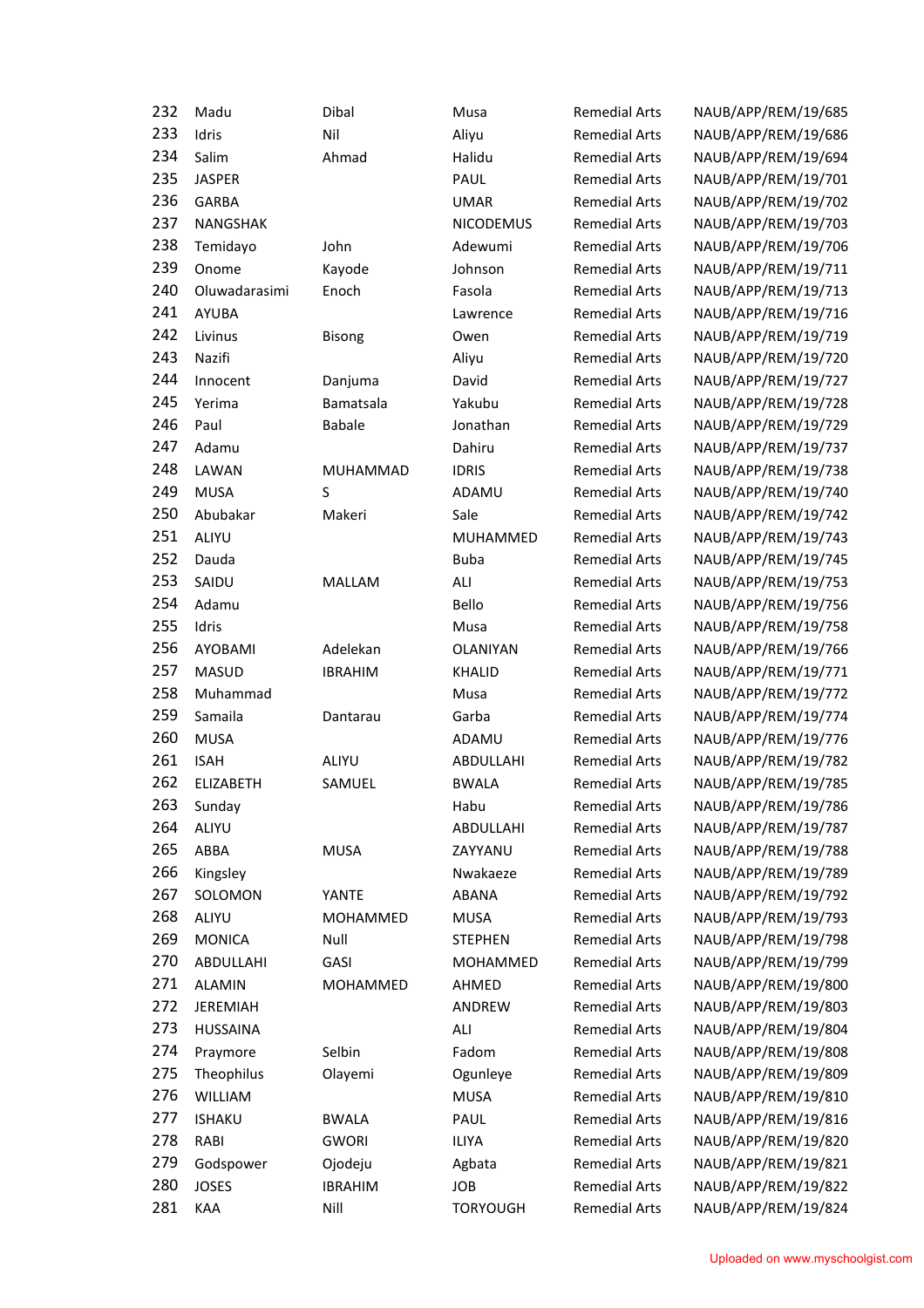| 282 | Andrew          |                 | Ibrahim          | <b>Remedial Arts</b> | NAUB/APP/REM/19/826 |
|-----|-----------------|-----------------|------------------|----------------------|---------------------|
| 283 | Timothy         | John            | Sunday           | <b>Remedial Arts</b> | NAUB/APP/REM/19/829 |
| 284 | Mohammed        | <b>Barde</b>    | Isa              | <b>Remedial Arts</b> | NAUB/APP/REM/19/831 |
| 285 | <b>AGBATA</b>   | <b>OJODEJU</b>  | <b>GODSPOWER</b> | <b>Remedial Arts</b> | NAUB/APP/REM/19/832 |
| 286 | <b>JENNIFER</b> | <b>ABORE</b>    | <b>BITRUS</b>    | <b>Remedial Arts</b> | NAUB/APP/REM/19/837 |
| 287 | <b>ALAZE</b>    |                 | <b>MARKUS</b>    | <b>Remedial Arts</b> | NAUB/APP/REM/19/841 |
| 288 | <b>SABTA</b>    |                 | <b>JAPHET</b>    | <b>Remedial Arts</b> | NAUB/APP/REM/19/842 |
| 289 | <b>DAUBA</b>    |                 | <b>NYENGE</b>    | <b>Remedial Arts</b> | NAUB/APP/REM/19/843 |
| 290 | <b>MUSA</b>     | Null            | <b>BOJA</b>      | <b>Remedial Arts</b> | NAUB/APP/REM/19/847 |
| 291 | <b>IBRAHIM</b>  | M               | <b>MUSA</b>      | <b>Remedial Arts</b> | NAUB/APP/REM/19/850 |
| 292 | John            |                 | Masoyi           | <b>Remedial Arts</b> | NAUB/APP/REM/19/855 |
| 293 | Alisa           |                 | John             | <b>Remedial Arts</b> | NAUB/APP/REM/19/856 |
| 294 | Shettima        | Umar            | Ali              | <b>Remedial Arts</b> | NAUB/APP/REM/19/858 |
| 295 | Audu            |                 | Peter            | <b>Remedial Arts</b> | NAUB/APP/REM/19/861 |
| 296 | <b>ENTRUST</b>  | <b>BASSI</b>    | <b>USAINI</b>    | <b>Remedial Arts</b> | NAUB/APP/REM/19/863 |
| 297 | Maryam          |                 | Muhammad         | <b>Remedial Arts</b> | NAUB/APP/REM/19/866 |
| 298 | Hafsat          | Idris           | Ali              | <b>Remedial Arts</b> | NAUB/APP/REM/19/868 |
| 299 | <b>JACOB</b>    |                 | <b>DAVID</b>     | <b>Remedial Arts</b> | NAUB/APP/REM/19/881 |
| 300 | Ibrahim         | Adam            | Jiddah           | <b>Remedial Arts</b> | NAUB/APP/REM/19/886 |
| 301 | Yakub           | Adam            | Tahir            | <b>Remedial Arts</b> | NAUB/APP/REM/19/893 |
| 302 | Morgan          |                 | Musa             | <b>Remedial Arts</b> | NAUB/APP/REM/19/896 |
| 303 | <b>UNIQUE</b>   | YOHANNA         | <b>BELLO</b>     | <b>Remedial Arts</b> | NAUB/APP/REM/19/897 |
| 304 | Nehemiah        |                 | Dauda            | <b>Remedial Arts</b> | NAUB/APP/REM/19/899 |
| 305 | <b>ELIJAH</b>   | <b>INDASAYA</b> | <b>ANTHONY</b>   | <b>Remedial Arts</b> | NAUB/APP/REM/19/904 |
| 306 | <b>HARUNA</b>   |                 | <b>BABAYO</b>    | <b>Remedial Arts</b> | NAUB/APP/REM/19/905 |
| 307 | Abdulrasheed    | Bakundi         | Lawal            | <b>Remedial Arts</b> | NAUB/APP/REM/19/908 |
| 308 | AMAKA           |                 | MADUKAIFE        | <b>Remedial Arts</b> | NAUB/APP/REM/19/911 |
| 309 | <b>YUSUF</b>    |                 | ABDULLAHI        | <b>Remedial Arts</b> | NAUB/APP/REM/19/913 |
| 310 | Evelyn          | Osejemenre      | Odion            | <b>Remedial Arts</b> | NAUB/APP/REM/19/915 |
| 311 | Auwal           | Kariya          | Ibrahim          | <b>Remedial Arts</b> | NAUB/APP/REM/19/924 |
| 312 | Helen           | Chinelo         | Akonye           | <b>Remedial Arts</b> | NAUB/APP/REM/19/925 |
| 313 | <b>AYUBA</b>    |                 | <b>DANLADI</b>   | <b>Remedial Arts</b> | NAUB/APP/REM/19/926 |
| 314 | Alfa            |                 | Joseph           | <b>Remedial Arts</b> | NAUB/APP/REM/19/935 |
| 315 | Moses           | Otoggbo         | Omang            | <b>Remedial Arts</b> | NAUB/APP/REM/19/936 |
| 316 | <b>MASUD</b>    |                 | KHALID           | <b>Remedial Arts</b> | NAUB/APP/REM/19/941 |
| 317 | Yahaya          | Ibrahim         | Aliyu            | <b>Remedial Arts</b> | NAUB/APP/REM/19/947 |
| 318 | <b>EZEKIEL</b>  |                 | <b>JAMES</b>     | <b>Remedial Arts</b> | NAUB/APP/REM/19/951 |
| 319 | <b>BITRUS</b>   |                 | <b>ELKANAH</b>   | <b>Remedial Arts</b> | NAUB/APP/REM/19/957 |
| 320 | Yusuf           |                 | Muktar           | <b>Remedial Arts</b> | NAUB/APP/REM/19/958 |
| 321 | Umar            | Faruq           | Usman            | <b>Remedial Arts</b> | NAUB/APP/REM/19/959 |
| 322 | Andrawus        |                 | Abba             | <b>Remedial Arts</b> | NAUB/APP/REM/19/961 |
| 323 | Daniel          |                 | Solomon          | <b>Remedial Arts</b> | NAUB/APP/REM/19/963 |
| 324 | Silas           | Denum           | Rabo             | <b>Remedial Arts</b> | NAUB/APP/REM/19/978 |
| 325 | <b>HALIMA</b>   |                 | <b>USMAN</b>     | <b>Remedial Arts</b> | NAUB/APP/REM/19/980 |
| 326 | Cynthia         | Chika           | Chikezie         | <b>Remedial Arts</b> | NAUB/APP/REM/19/982 |
| 327 | Davis           | Sunday          | Nkwocha          | <b>Remedial Arts</b> | NAUB/APP/REM/19/983 |
| 328 | <b>BLESSING</b> |                 | ABAH             | <b>Remedial Arts</b> | NAUB/APP/REM/19/986 |
| 329 | DANIEL          | CHUKWULADI      | ADIELA           | <b>Remedial Arts</b> | NAUB/APP/REM/19/987 |
| 330 | ABRAHAM         |                 | HAMIDU           | <b>Remedial Arts</b> | NAUB/APP/REM/19/990 |
| 331 | REBECCA         |                 | APAGU            | <b>Remedial Arts</b> | NAUB/APP/REM/19/992 |
|     |                 |                 |                  |                      |                     |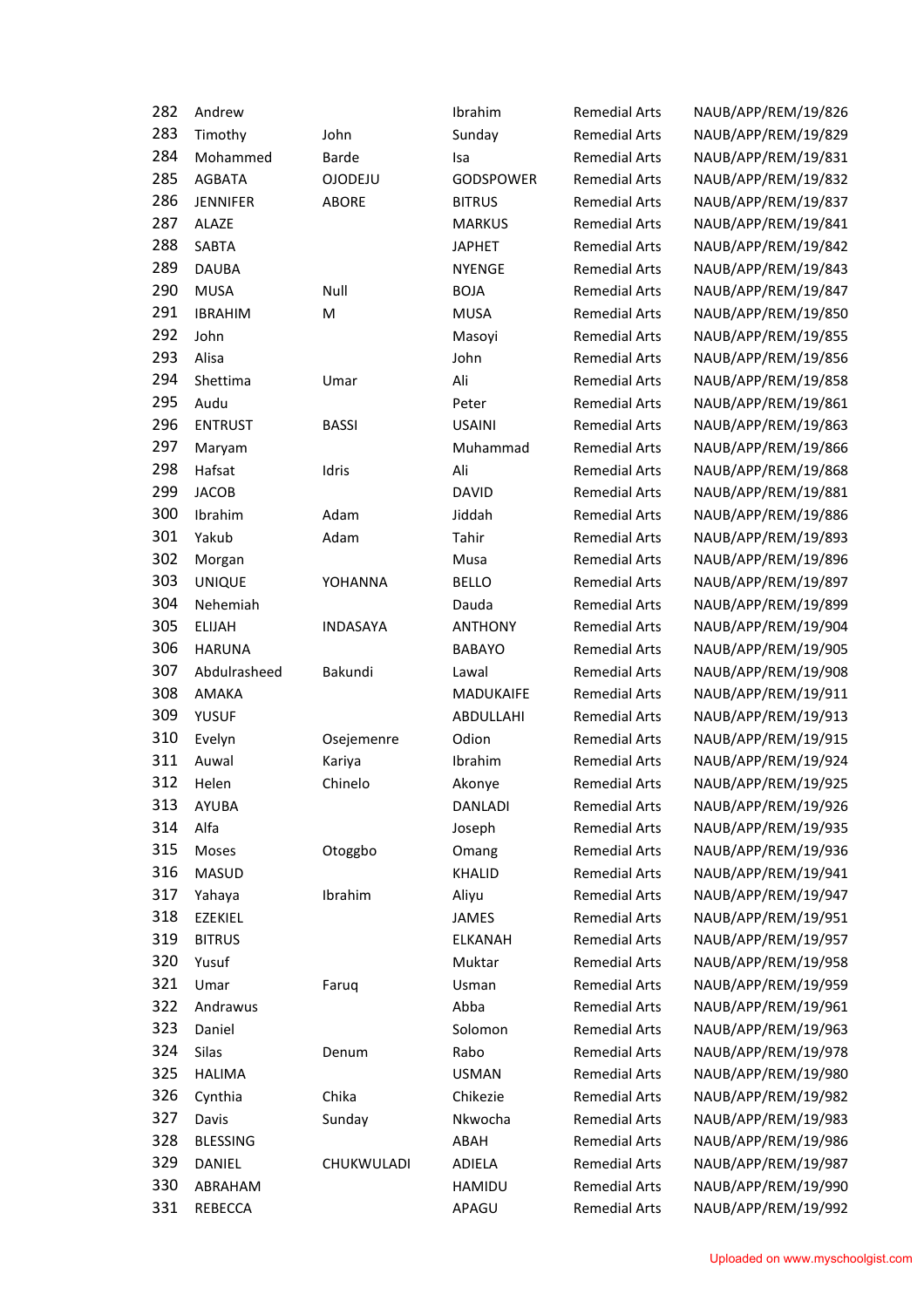| 332 | Maryam          |               | Idris         | <b>Remedial Arts</b>             | NAUB/APP/REM/19/995  |
|-----|-----------------|---------------|---------------|----------------------------------|----------------------|
| 333 | Jamiu           | Olaleye       | Babatunde     | <b>Remedial Arts</b>             | NAUB/APP/REM/19/1114 |
| 334 | Rafiu           | Adeola        | Bello         | <b>Remedial Arts</b><br>Remedial | NAUB/APP/REM/19/999  |
| 335 | YAHAYA          | <b>BELLO</b>  | ADAMU         | Sciences<br>Remedial             | NAUB/APP/REM/19/004  |
| 336 | Abdurrahman     | Usman         | Muhammad      | Sciences<br>Remedial             | NAUB/APP/REM/19/010  |
| 337 | <b>EMMANUEL</b> |               | <b>MWADA</b>  | Sciences<br>Remedial             | NAUB/APP/REM/19/014  |
| 338 | Abubakar        | Sadiq         | Ibrahim       | Sciences<br>Remedial             | NAUB/APP/REM/19/015  |
| 339 | <b>GENESIS</b>  | <b>BITRUS</b> | Dauda         | Sciences<br>Remedial             | NAUB/APP/REM/19/018  |
| 340 | <b>HUSSAINI</b> | <b>JIMBAM</b> | SALSIU        | Sciences<br>Remedial             | NAUB/APP/REM/19/025  |
| 341 | Elijah          | Ojoajogwu     | Johnson       | Sciences<br>Remedial             | NAUB/APP/REM/19/028  |
| 342 | <b>MARY</b>     |               | AMAHYEL       | Sciences<br>Remedial             | NAUB/APP/REM/19/029  |
| 343 | Ali             |               | Saidu         | Sciences<br>Remedial             | NAUB/APP/REM/19/030  |
| 344 | Ibrahim         |               | Umar          | Sciences<br>Remedial             | NAUB/APP/REM/19/031  |
| 345 | Suleiman        |               | Abdullahi     | Sciences<br>Remedial             | NAUB/APP/REM/19/032  |
| 346 | <b>NYMPHA</b>   |               | AKINGSON      | Sciences<br>Remedial             | NAUB/APP/REM/19/033  |
| 347 | SULEIMAN        | <b>AHMAD</b>  | ALIYU         | Sciences<br>Remedial             | NAUB/APP/REM/19/036  |
| 348 | Salihu          | Muhammad      | Ali           | Sciences<br>Remedial             | NAUB/APP/REM/19/037  |
| 349 | Alkasim         | Yahuza        | Habib         | Sciences<br>Remedial             | NAUB/APP/REM/19/039  |
| 350 | Sambo           | Manga         | Abubakar      | Sciences<br>Remedial             | NAUB/APP/REM/19/041  |
| 351 | Anietie         | Lawrence      | Essien        | Sciences<br>Remedial             | NAUB/APP/REM/19/042  |
| 352 | Ezekiel         |               | Gambo         | Sciences<br>Remedial             | NAUB/APP/REM/19/043  |
| 353 | Kauna           |               | Haruna        | Sciences<br>Remedial             | NAUB/APP/REM/19/044  |
| 354 | Hauwa           |               | Abdullahi     | Sciences<br>Remedial             | NAUB/APP/REM/19/046  |
| 355 | <b>HAMZA</b>    | OBAJE         | <b>YUSUF</b>  | <b>Sciences</b><br>Remedial      | NAUB/APP/REM/19/050  |
| 356 | ZAKARIYA        |               | <b>ELIYA</b>  | <b>Sciences</b><br>Remedial      | NAUB/APP/REM/19/052  |
| 357 | <b>HABIBA</b>   |               | <b>MATHEW</b> | Sciences<br>Remedial             | NAUB/APP/REM/19/055  |
| 358 | Kachalla        |               | Thomas        | Sciences<br>Remedial             | NAUB/APP/REM/19/056  |
| 359 | Faith           | Efosa         | Osazuwa       | Sciences<br>Remedial             | NAUB/APP/REM/19/057  |
| 360 | AHAMAD          | MOHAMMED      | <b>UMAR</b>   | Sciences<br>Remedial             | NAUB/APP/REM/19/062  |
| 361 | ABDULLAHI       | ZAKARI        | ADAMU         | Sciences                         | NAUB/APP/REM/19/063  |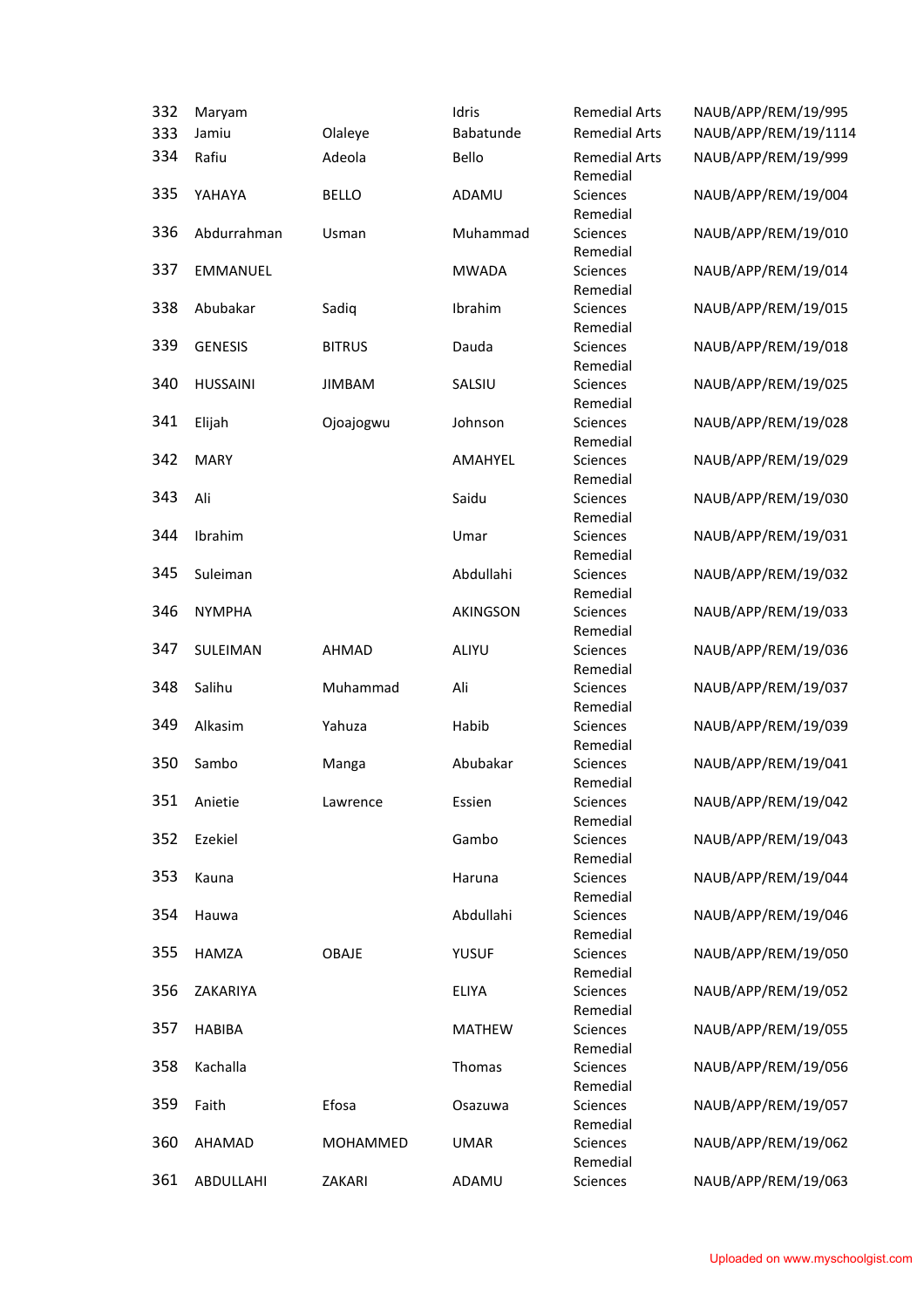|     |                  |                 |                 | Remedial             |                      |
|-----|------------------|-----------------|-----------------|----------------------|----------------------|
| 362 | <b>EZEKIEL</b>   | ABDULLAHI       | <b>MALGWI</b>   | Sciences             | NAUB/APP/REM/19/068  |
|     |                  |                 |                 | Remedial             |                      |
| 363 | ALIYU            |                 | AHMED           | Sciences             | NAUB/APP/REM/19/071  |
| 364 | ABIGAIL          | <b>BALAMI</b>   | WATIRAHYEL      | Remedial<br>Sciences | NAUB/APP/REM/19/073  |
|     |                  |                 |                 | Remedial             |                      |
| 365 | Harisu           | Musa            | Sirajo          | Sciences             | NAUB/APP/REM/19/075  |
|     |                  |                 |                 | Remedial             |                      |
| 366 | ZAINAB           | <b>MUSTAPHA</b> | ABBAS           | Sciences             | NAUB/APP/REM/19/076  |
| 367 | <b>YUSUF</b>     | <b>IDRIS</b>    | ALKASIM         | Remedial<br>Sciences | NAUB/APP/REM/19/077  |
|     |                  |                 |                 | Remedial             |                      |
| 368 | Ephraim          |                 | Habakkuk        | Sciences             | NAUB/APP/REM/19/078  |
|     |                  |                 |                 | Remedial             |                      |
| 369 | BILIAMINU        | Null            | <b>HUSSAINI</b> | Sciences             | NAUB/APP/REM/19/080  |
| 370 | MARGARET         | <b>KWAJAFFA</b> | <b>NUHU</b>     | Remedial<br>Sciences | NAUB/APP/REM/19/082  |
|     |                  |                 |                 | Remedial             |                      |
| 371 | <b>FATIMA</b>    | <b>HASSAN</b>   | SULEIMAN        | Sciences             | NAUB/APP/REM/19/083  |
|     |                  |                 |                 | Remedial             |                      |
| 372 | Fatima           | Aliyu           | Usman           | Sciences             | NAUB/APP/REM/19/084  |
|     |                  |                 |                 | Remedial             |                      |
| 373 | ADAMU            | <b>BARDE</b>    | <b>USMAN</b>    | Sciences<br>Remedial | NAUB/APP/REM/19/086  |
| 374 | Hamza            |                 | Aminu           | Sciences             | NAUB/APP/REM/19/087  |
|     |                  |                 |                 | Remedial             |                      |
| 375 | Abdullahi        | Sali            | Saidu           | Sciences             | NAUB/APP/REM/19/089  |
|     |                  |                 |                 | Remedial             |                      |
| 376 | <b>MARYAM</b>    | ABUBAKAR        | ALI             | Sciences             | NAUB/APP/REM/19/090  |
| 377 | Inuwa            |                 | <b>Bitrus</b>   | Remedial<br>Sciences | NAUB/APP/REM/19/091  |
|     |                  |                 |                 | Remedial             |                      |
| 378 | Ibrahim          | Alhaji          | Aminu           | Sciences             | NAUB/APP/REM/19/093  |
|     |                  |                 |                 | Remedial             |                      |
| 379 | <b>COMFORT</b>   |                 | <b>MAMUDA</b>   | Sciences             | NAUB/APP/REM/19/094  |
| 380 | Jamiu            | Amoto           | Okino           | Remedial<br>Sciences | NAUB/APP/REM/19/097  |
|     |                  |                 |                 | Remedial             |                      |
| 381 | <b>USAKAHYEL</b> |                 | <b>ISHAKU</b>   | Sciences             | NAUB/APP/REM/19/099  |
|     |                  |                 |                 | Remedial             |                      |
| 382 | <b>BILAL</b>     |                 | <b>MAKAMA</b>   | Sciences             | NAUB/APP/REM/19/1003 |
| 383 | Ahmad            | Aliyu           | Imam            | Remedial<br>Sciences | NAUB/APP/REM/19/1005 |
|     |                  |                 |                 | Remedial             |                      |
| 384 | Dahiru           | Addra           | Bala            | Sciences             | NAUB/APP/REM/19/1006 |
|     |                  |                 |                 | Remedial             |                      |
| 385 | <b>MARKUS</b>    | <b>IBRAHIM</b>  | <b>IBRAHIM</b>  | Sciences             | NAUB/APP/REM/19/1009 |
| 386 | Safwan           | Aliyu           | Ibrahim         | Remedial<br>Sciences | NAUB/APP/REM/19/102  |
|     |                  |                 |                 | Remedial             |                      |
| 387 | Bashiru          |                 | Shehu           | Sciences             | NAUB/APP/REM/19/1020 |
|     |                  |                 |                 | Remedial             |                      |
| 388 | Jeremiah         | Manu            | Musa            | Sciences             | NAUB/APP/REM/19/1034 |
| 389 |                  |                 |                 | Remedial             |                      |
|     | Oliver           |                 | Nathaniel       | Sciences<br>Remedial | NAUB/APP/REM/19/1037 |
| 390 | Kamal            |                 | Isah            | Sciences             | NAUB/APP/REM/19/104  |
|     |                  |                 |                 |                      |                      |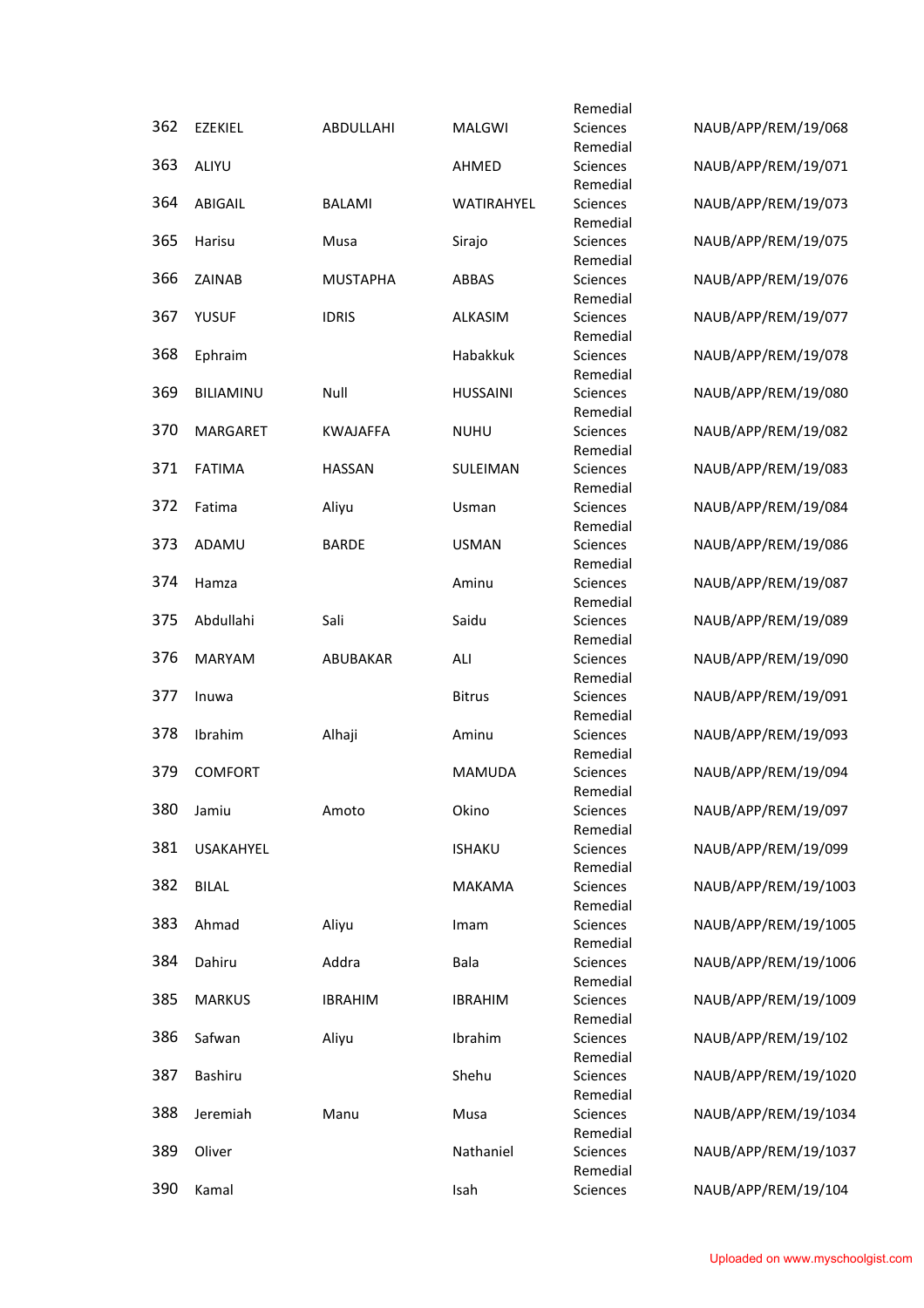|     |                 |                |               | Remedial             |                      |
|-----|-----------------|----------------|---------------|----------------------|----------------------|
| 391 | Salihu          | Yahaya         | Aminu         | Sciences             | NAUB/APP/REM/19/1043 |
|     |                 |                |               | Remedial             |                      |
| 392 | <b>JIBRIL</b>   |                | <b>MUSA</b>   | Sciences             | NAUB/APP/REM/19/1047 |
|     |                 |                |               | Remedial             |                      |
| 393 | Hassana         | Chara          | Isa           | Sciences             | NAUB/APP/REM/19/1053 |
| 394 | MUHAMMAD        |                | ABUBAKAR      | Remedial<br>Sciences | NAUB/APP/REM/19/1054 |
|     |                 |                |               | Remedial             |                      |
| 395 | MOHAMMED        | <b>MAINA</b>   | <b>JIBIR</b>  | Sciences             | NAUB/APP/REM/19/1055 |
|     |                 |                |               | Remedial             |                      |
| 396 | <b>WRIGHT</b>   | <b>AJIJI</b>   | <b>AWARI</b>  | Sciences             | NAUB/APP/REM/19/1056 |
|     |                 |                |               | Remedial             |                      |
| 397 | Kamal           | Isyaku         | Kabir         | Sciences             | NAUB/APP/REM/19/106  |
|     |                 |                |               | Remedial             |                      |
| 398 | Idris           |                | Abdulhamid    | Sciences             | NAUB/APP/REM/19/107  |
|     |                 |                |               | Remedial             |                      |
| 399 | ABUBAKAR        | <b>BASHIR</b>  | JAMILU        | Sciences             | NAUB/APP/REM/19/108  |
| 400 | <b>IBRAHIM</b>  | <b>MUSA</b>    | <b>USMAN</b>  | Remedial<br>Sciences | NAUB/APP/REM/19/1082 |
|     |                 |                |               | Remedial             |                      |
| 401 | <b>MICAIAH</b>  | <b>GRACE</b>   | AKINYEMI      | Sciences             | NAUB/APP/REM/19/109  |
|     |                 |                |               | Remedial             |                      |
| 402 | Alhaji          | Mala           | Dahu          | Sciences             | NAUB/APP/REM/19/110  |
|     |                 |                |               | Remedial             |                      |
| 403 | ABDULRASHID     |                | <b>SHEHU</b>  | Sciences             | NAUB/APP/REM/19/112  |
|     |                 |                |               | Remedial             |                      |
| 404 | Zakari          | Suleiman       | Umar          | Sciences             | NAUB/APP/REM/19/114  |
|     |                 |                |               | Remedial             |                      |
| 405 | <b>VICTORIA</b> | <b>BOSEDE</b>  | ADAMOLEKUN    | Sciences             | NAUB/APP/REM/19/117  |
|     |                 |                |               | Remedial             |                      |
| 406 | Hassan          |                | Yakubu        | Sciences<br>Remedial | NAUB/APP/REM/19/120  |
| 407 | Hillary         |                | Hassan        | Sciences             | NAUB/APP/REM/19/121  |
|     |                 |                |               | Remedial             |                      |
| 408 | Madu            |                | Hassan        | Sciences             | NAUB/APP/REM/19/127  |
|     |                 |                |               | Remedial             |                      |
| 409 | <b>MAMMAN</b>   |                | SANI          | Sciences             | NAUB/APP/REM/19/128  |
|     |                 |                |               | Remedial             |                      |
| 410 | Adamu           |                | Maigari       | Sciences             | NAUB/APP/REM/19/129  |
|     |                 |                |               | Remedial             |                      |
| 411 | Aliyu           | Sani           | Mohammed      | Sciences             | NAUB/APP/REM/19/130  |
| 412 |                 |                |               | Remedial             |                      |
|     | <b>IZANG</b>    | AGWOM          | <b>ISHAKU</b> | Sciences<br>Remedial | NAUB/APP/REM/19/132  |
| 413 | Ismail          | Duguri         | Ibrahim       | Sciences             | NAUB/APP/REM/19/138  |
|     |                 |                |               | Remedial             |                      |
| 414 | Hassan          |                | Yakubu        | Sciences             | NAUB/APP/REM/19/142  |
|     |                 |                |               | Remedial             |                      |
| 415 | DANIEL          | <b>MSHELIA</b> | ARHYEL        | Sciences             | NAUB/APP/REM/19/146  |
|     |                 |                |               | Remedial             |                      |
| 416 | Nathaniel       |                | David         | Sciences             | NAUB/APP/REM/19/148  |
|     |                 |                |               | Remedial             |                      |
| 417 | ABUBAKAR        |                | Muhammad      | Sciences             | NAUB/APP/REM/19/149  |
|     |                 |                |               | Remedial             |                      |
| 418 | Vincent         |                | Jonathan      | Sciences<br>Remedial | NAUB/APP/REM/19/151  |
| 419 | Farida          | Iliya          | Usman         | Sciences             | NAUB/APP/REM/19/152  |
|     |                 |                |               |                      |                      |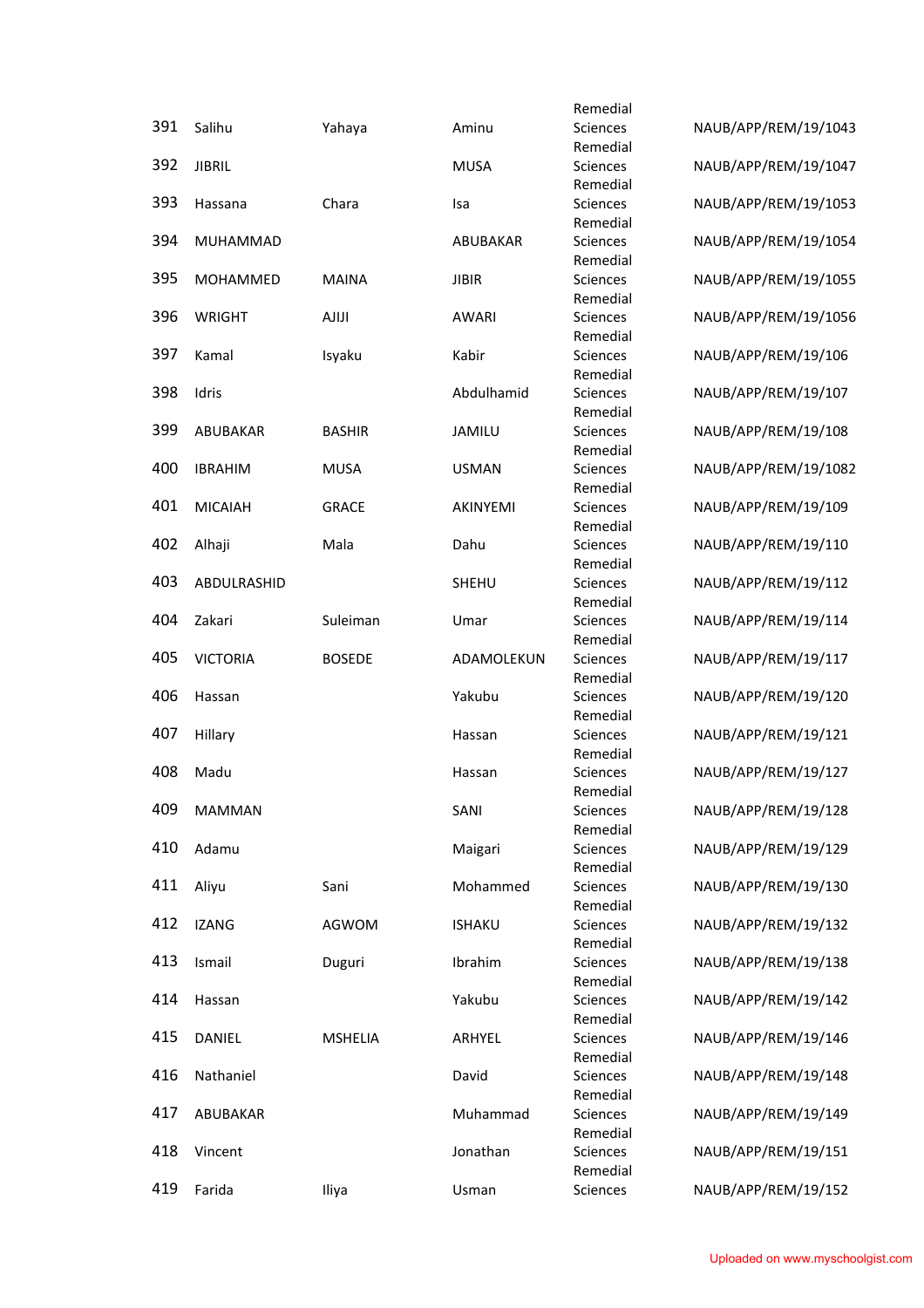|     |                    |                |                | Remedial                    |                     |
|-----|--------------------|----------------|----------------|-----------------------------|---------------------|
| 420 | Arhyel             | Ibrahim        | <b>Dlakwa</b>  | <b>Sciences</b>             | NAUB/APP/REM/19/154 |
|     |                    |                |                | Remedial                    |                     |
| 421 | Paul               | Maina          | Joseph         | Sciences                    | NAUB/APP/REM/19/155 |
| 422 | JAMES              |                | <b>BALLA</b>   | Remedial<br>Sciences        | NAUB/APP/REM/19/159 |
|     |                    |                |                | Remedial                    |                     |
| 423 | <b>YISKEBFUN</b>   |                | <b>DANLADI</b> | Sciences                    | NAUB/APP/REM/19/163 |
|     |                    |                |                | Remedial                    |                     |
| 424 | <b>FAITH</b>       | ELIHU          | <b>TITUS</b>   | Sciences                    | NAUB/APP/REM/19/164 |
|     |                    |                |                | Remedial                    |                     |
| 425 | ABDULLAHI          | <b>KAMBA</b>   | SALEH          | Sciences                    | NAUB/APP/REM/19/168 |
| 426 | <b>PACOMS</b>      | <b>DAVID</b>   | <b>GABRIEL</b> | Remedial<br>Sciences        | NAUB/APP/REM/19/170 |
|     |                    |                |                | Remedial                    |                     |
| 427 | Umar               | Monidafe       | Musa           | Sciences                    | NAUB/APP/REM/19/171 |
|     |                    |                |                | Remedial                    |                     |
| 428 | Aliyu              | Emenike        | Yakubu         | Sciences                    | NAUB/APP/REM/19/173 |
|     |                    |                |                | Remedial                    |                     |
| 429 | Ibrahim            | Babangida      | Badamasi       | Sciences<br>Remedial        | NAUB/APP/REM/19/174 |
| 430 | <b>ADAM</b>        | ABUBAKAR       | ABDULLAHI      | <b>Sciences</b>             | NAUB/APP/REM/19/177 |
|     |                    |                |                | Remedial                    |                     |
| 431 | Mustapha           | Muhammad       | Mamman         | <b>Sciences</b>             | NAUB/APP/REM/19/178 |
|     |                    |                |                | Remedial                    |                     |
| 432 | Tinguropwa         | Kennedy        | Sika           | Sciences                    | NAUB/APP/REM/19/180 |
| 433 | ABUBAKAR           | YAHAYA         | <b>AHMAD</b>   | Remedial<br><b>Sciences</b> |                     |
|     |                    |                |                | Remedial                    | NAUB/APP/REM/19/181 |
| 434 | Usman              |                | Mohammed       | <b>Sciences</b>             | NAUB/APP/REM/19/184 |
|     |                    |                |                | Remedial                    |                     |
| 435 | Ibrahim            | Umar           | Ahmed          | Sciences                    | NAUB/APP/REM/19/185 |
|     |                    |                |                | Remedial                    |                     |
| 436 | Benson             | Bankole        | Aminu          | Sciences                    | NAUB/APP/REM/19/187 |
| 437 | OLUWATOSIN         | SODIQ          | <b>OWOADE</b>  | Remedial<br><b>Sciences</b> | NAUB/APP/REM/19/190 |
|     |                    |                |                | Remedial                    |                     |
| 438 | Fahad              | Hassan         | Bello          | Sciences                    | NAUB/APP/REM/19/195 |
|     |                    |                |                | Remedial                    |                     |
| 439 | YAKUBU             | <b>MUSA</b>    | SUNAMA         | Sciences                    | NAUB/APP/REM/19/196 |
|     |                    |                |                | Remedial                    |                     |
| 440 | Ali                |                | James          | Sciences<br>Remedial        | NAUB/APP/REM/19/198 |
| 441 | <b>PRINCE</b>      | <b>NURADIN</b> | SAMAILA        | Sciences                    | NAUB/APP/REM/19/200 |
|     |                    |                |                | Remedial                    |                     |
| 442 | <b>CHRISTOPHER</b> |                | <b>IBRAHIM</b> | Sciences                    | NAUB/APP/REM/19/201 |
|     |                    |                |                | Remedial                    |                     |
| 443 | Kabiru             | Adam           | Nura           | Sciences                    | NAUB/APP/REM/19/203 |
| 444 |                    |                |                | Remedial                    | NAUB/APP/REM/19/206 |
|     | SANI               |                | AHMAD          | Sciences<br>Remedial        |                     |
| 445 | Aliyu              |                | Khadija        | Sciences                    | NAUB/APP/REM/19/208 |
|     |                    |                |                | Remedial                    |                     |
| 446 | SAMSON             |                | ADEYERI        | Sciences                    | NAUB/APP/REM/19/212 |
|     |                    |                |                | Remedial                    |                     |
| 447 | AHMAD              |                | ABUBAKAR       | Sciences                    | NAUB/APP/REM/19/215 |
| 448 | Kamaludeen         | Sadiq          | Dahir          | Remedial<br>Sciences        | NAUB/APP/REM/19/217 |
|     |                    |                |                |                             |                     |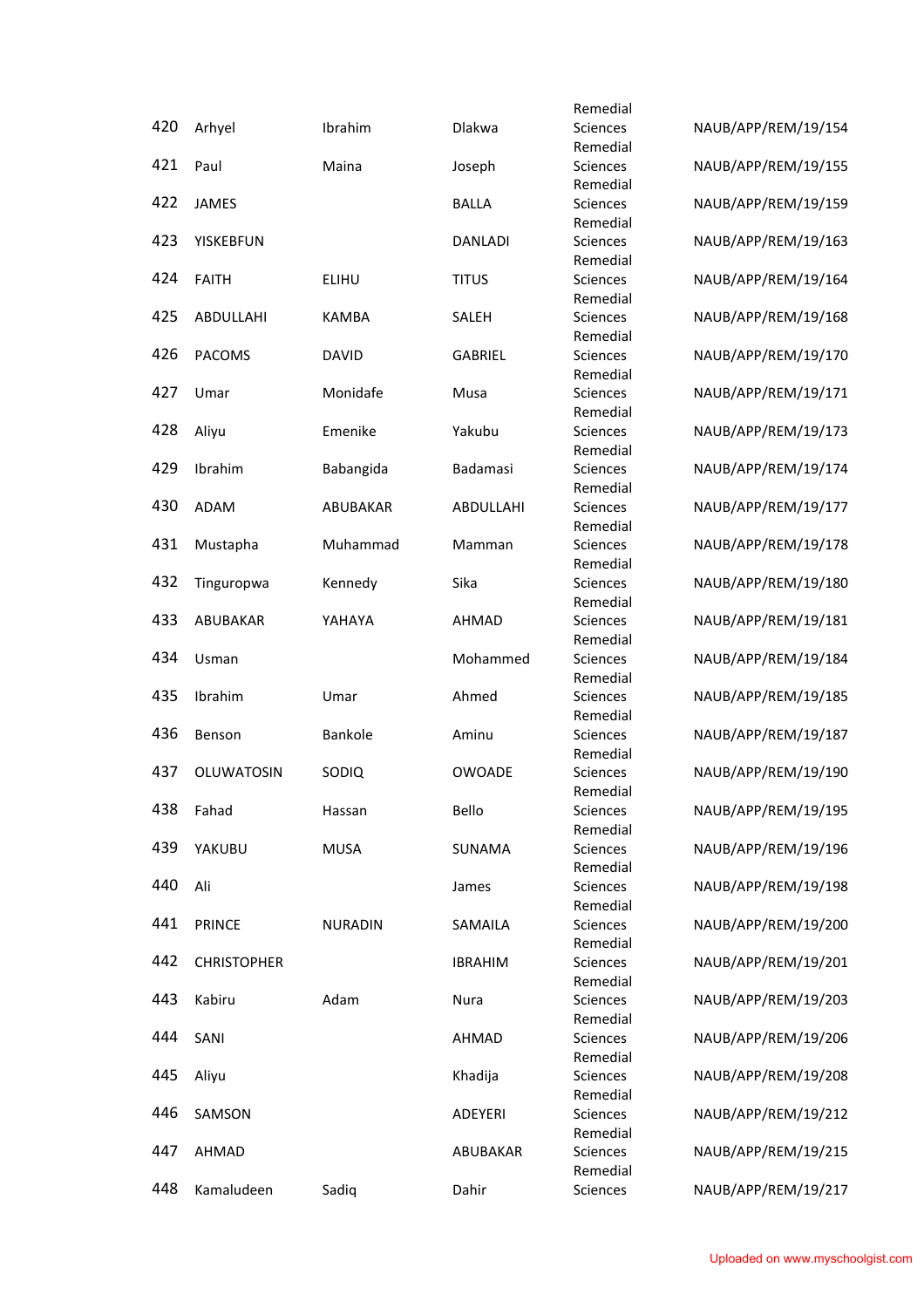|     |                 |                  |                    | Remedial             |                     |
|-----|-----------------|------------------|--------------------|----------------------|---------------------|
| 449 | <b>HABIB</b>    |                  | <b>HUSSAINI</b>    | Sciences             | NAUB/APP/REM/19/218 |
|     |                 |                  |                    | Remedial             |                     |
| 450 | Fatima          |                  | Muhammad           | Sciences             | NAUB/APP/REM/19/219 |
| 451 | MOHAMMED        | <b>BURATAI</b>   | <b>MAINA</b>       | Remedial<br>Sciences | NAUB/APP/REM/19/220 |
|     |                 |                  |                    | Remedial             |                     |
| 452 | <b>EDWARD</b>   | <b>NENSHATER</b> | <b>AZUNGUL</b>     | Sciences             | NAUB/APP/REM/19/225 |
|     |                 |                  |                    | Remedial             |                     |
| 453 | Hauwa           | Abore            | Umar               | Sciences             | NAUB/APP/REM/19/230 |
|     |                 |                  |                    | Remedial             |                     |
| 454 | <b>OKASHA</b>   | MUHAMMAD         | <b>ISA</b>         | Sciences             | NAUB/APP/REM/19/231 |
| 455 |                 |                  |                    | Remedial             |                     |
|     | ABBAS           | ADAMU            | <b>BURATAI</b>     | Sciences<br>Remedial | NAUB/APP/REM/19/233 |
| 456 | <b>BUKAR</b>    |                  | <b>ELIJAH</b>      | Sciences             | NAUB/APP/REM/19/234 |
|     |                 |                  |                    | Remedial             |                     |
| 457 | <b>MUSTAPHA</b> | <b>GARBA</b>     | ABDULLAHI          | Sciences             | NAUB/APP/REM/19/235 |
|     |                 |                  |                    | Remedial             |                     |
| 458 | Zainab          | Alhaji           | <b>Bukar</b>       | Sciences             | NAUB/APP/REM/19/236 |
|     |                 |                  |                    | Remedial             |                     |
| 459 | ABDULRAHMAN     |                  | AHMED              | Sciences             | NAUB/APP/REM/19/237 |
|     |                 |                  |                    | Remedial             |                     |
| 460 | <b>Barsheba</b> |                  | Sadiq              | <b>Sciences</b>      | NAUB/APP/REM/19/238 |
| 461 | <b>MUSA</b>     | TELI             | <b>HAMIDU</b>      | Remedial<br>Sciences | NAUB/APP/REM/19/239 |
|     |                 |                  |                    | Remedial             |                     |
| 462 | YERIMA          |                  | <b>CHRISTOPHER</b> | Sciences             | NAUB/APP/REM/19/240 |
|     |                 |                  |                    | Remedial             |                     |
| 463 | YAHAYA          | ALIYU            | ABUBAKAR           | Sciences             | NAUB/APP/REM/19/241 |
|     |                 |                  |                    | Remedial             |                     |
| 464 | Abdulwahab      | Osapura          | Haruna             | Sciences             | NAUB/APP/REM/19/243 |
|     |                 |                  |                    | Remedial             |                     |
| 465 | Abdulsalam      |                  | Muhammad           | Sciences<br>Remedial | NAUB/APP/REM/19/244 |
| 466 | Usman           |                  | Adamu              | Sciences             | NAUB/APP/REM/19/245 |
|     |                 |                  |                    | Remedial             |                     |
| 467 | Mustapha        | Musa             | Muhammad           | Sciences             | NAUB/APP/REM/19/248 |
|     |                 |                  |                    | Remedial             |                     |
| 468 | Yahaya          | Usman            | Mshelia            | Sciences             | NAUB/APP/REM/19/252 |
|     |                 |                  |                    | Remedial             |                     |
| 469 | Muhammad        | Abdulhamid       | Musa               | Sciences             | NAUB/APP/REM/19/253 |
| 470 |                 |                  |                    | Remedial             | NAUB/APP/REM/19/254 |
|     | ALIYU           | SALISU           | <b>MUSA</b>        | Sciences<br>Remedial |                     |
| 471 | MUAWUYA         |                  | MUHAMMAD           | Sciences             | NAUB/APP/REM/19/255 |
|     |                 |                  |                    | Remedial             |                     |
| 472 | Yahaya          | Muhammed         | Dunama             | Sciences             | NAUB/APP/REM/19/259 |
|     |                 |                  |                    | Remedial             |                     |
| 473 | SHEDRACK        |                  | <b>BALA</b>        | Sciences             | NAUB/APP/REM/19/260 |
|     |                 |                  |                    | Remedial             |                     |
| 474 | ABEL            |                  | <b>NATHAN</b>      | Sciences             | NAUB/APP/REM/19/262 |
|     |                 |                  |                    | Remedial             |                     |
| 475 | SADIYA          | <b>MUSA</b>      | <b>IBRAHIM</b>     | Sciences<br>Remedial | NAUB/APP/REM/19/263 |
| 476 | John            |                  | Samuel             | Sciences             | NAUB/APP/REM/19/264 |
|     |                 |                  |                    | Remedial             |                     |
| 477 | Yahaya          | Abdullahi        | Muhammad           | Sciences             | NAUB/APP/REM/19/266 |
|     |                 |                  |                    |                      |                     |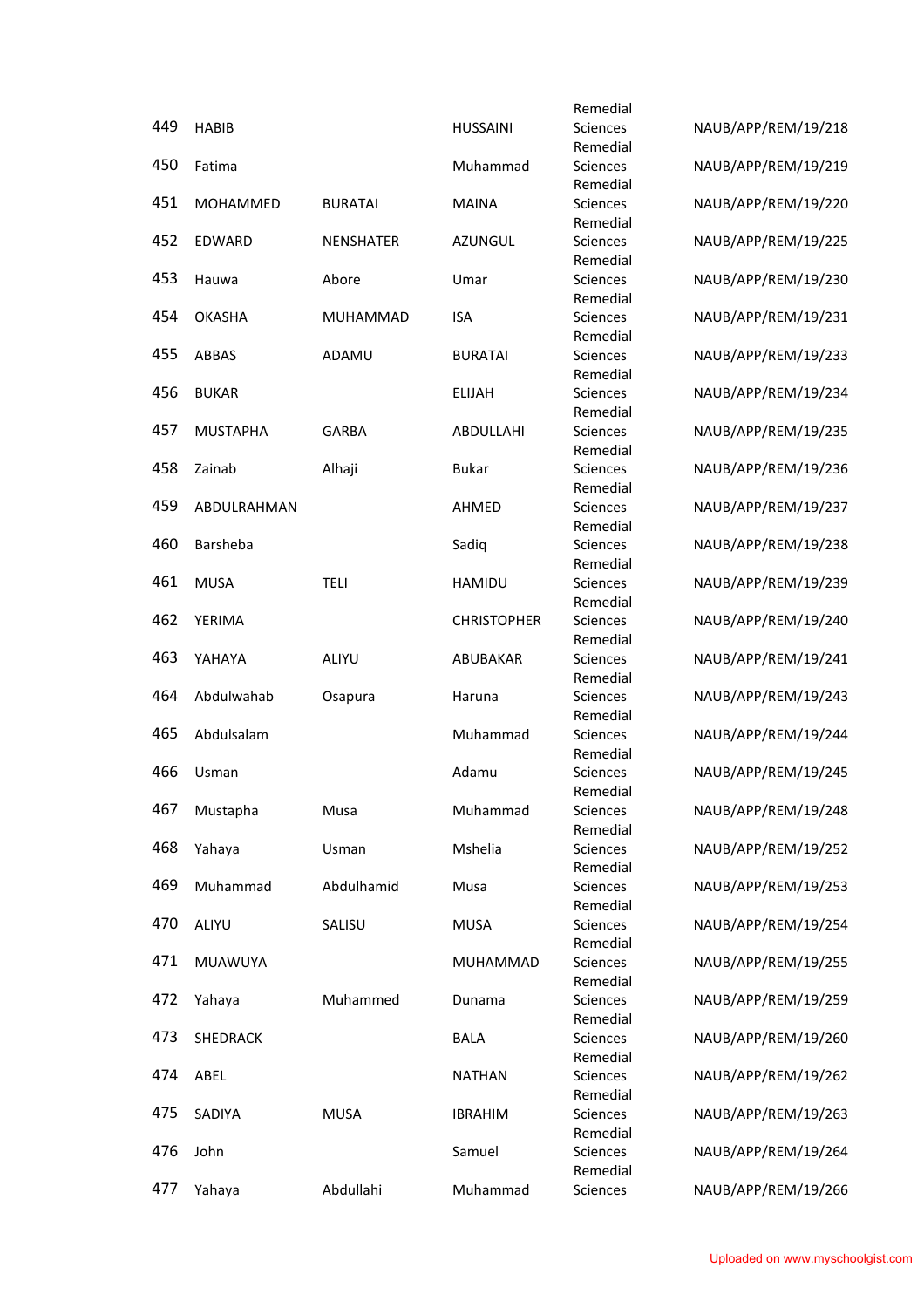|     |                  |                 |                | Remedial                    |                     |
|-----|------------------|-----------------|----------------|-----------------------------|---------------------|
| 478 | Yakubu           |                 | Saidu          | <b>Sciences</b>             | NAUB/APP/REM/19/272 |
|     |                  |                 |                | Remedial                    |                     |
| 479 | Ilona            | <b>GALADIMA</b> | Maxwell        | Sciences                    | NAUB/APP/REM/19/275 |
| 480 | <b>MARY</b>      |                 | ABDU           | Remedial<br><b>Sciences</b> |                     |
|     |                  |                 |                | Remedial                    | NAUB/APP/REM/19/276 |
| 481 | <b>ENOCH</b>     | <b>BASSI</b>    | <b>USAINI</b>  | Sciences                    | NAUB/APP/REM/19/277 |
|     |                  |                 |                | Remedial                    |                     |
| 482 | Mohammed         | SALISU          | Abudllahi      | Sciences                    | NAUB/APP/REM/19/280 |
|     |                  |                 |                | Remedial                    |                     |
| 483 | Amahyel          |                 | Ezra           | Sciences                    | NAUB/APP/REM/19/281 |
|     |                  |                 |                | Remedial                    |                     |
| 484 | Mansir           | Mohmmad         | Ahmad          | Sciences                    | NAUB/APP/REM/19/282 |
| 485 | Dar              | Furuzan         | Samuel         | Remedial<br>Sciences        | NAUB/APP/REM/19/283 |
|     |                  |                 |                | Remedial                    |                     |
| 486 | SAADATU          | ABDULLAHI       | <b>YUSUF</b>   | Sciences                    | NAUB/APP/REM/19/287 |
|     |                  |                 |                | Remedial                    |                     |
| 487 | <b>IZUDDEEN</b>  | MUHAMMAD        | ZANGO          | Sciences                    | NAUB/APP/REM/19/288 |
|     |                  |                 |                | Remedial                    |                     |
| 488 | <b>SUGHNEN</b>   | <b>GIDEON</b>   | GODO           | Sciences                    | NAUB/APP/REM/19/290 |
|     |                  |                 |                | Remedial                    |                     |
| 489 | <b>WATRAHYEL</b> | <b>FORI</b>     | LAWRENCE       | <b>Sciences</b>             | NAUB/APP/REM/19/292 |
| 490 | Linus            |                 | Isaac          | Remedial<br>Sciences        | NAUB/APP/REM/19/293 |
|     |                  |                 |                | Remedial                    |                     |
| 491 | Ibrahim          | Usman           | Wudiri         | <b>Sciences</b>             | NAUB/APP/REM/19/298 |
|     |                  |                 |                | Remedial                    |                     |
| 492 | <b>TIJJANI</b>   | AHMAD           | <b>ALKALI</b>  | <b>Sciences</b>             | NAUB/APP/REM/19/300 |
|     |                  |                 |                | Remedial                    |                     |
| 493 | Musa             | Ndahi           | Yohanna        | Sciences                    | NAUB/APP/REM/19/301 |
|     |                  |                 |                | Remedial                    |                     |
| 494 | <b>IBRAHIM</b>   |                 | <b>ISUWA</b>   | Sciences                    | NAUB/APP/REM/19/305 |
| 495 | <b>ISRAEL</b>    | <b>JOHNAS</b>   | <b>EKEH</b>    | Remedial<br>Sciences        | NAUB/APP/REM/19/306 |
|     |                  |                 |                | Remedial                    |                     |
| 496 | Yusuf            | Jakada          | Adamu          | Sciences                    | NAUB/APP/REM/19/308 |
|     |                  |                 |                | Remedial                    |                     |
| 497 | Ahmed            | Khalid          | Hamza          | Sciences                    | NAUB/APP/REM/19/309 |
|     |                  |                 |                | Remedial                    |                     |
| 498 | <b>AISHA</b>     |                 | SALIHU         | Sciences                    | NAUB/APP/REM/19/311 |
| 499 |                  |                 |                | Remedial                    | NAUB/APP/REM/19/313 |
|     | SADIQ            | DANIEL          | <b>MSHELIA</b> | Sciences<br>Remedial        |                     |
| 500 | FAtima           | Ibrahim         | Aliyu          | Sciences                    | NAUB/APP/REM/19/314 |
|     |                  |                 |                | Remedial                    |                     |
| 501 | Abubakar         | Usman           | Alhassan       | Sciences                    | NAUB/APP/REM/19/315 |
|     |                  |                 |                | Remedial                    |                     |
| 502 | AGWOM            |                 | <b>ABOK</b>    | Sciences                    | NAUB/APP/REM/19/317 |
|     |                  |                 |                | Remedial                    |                     |
| 503 | ADAMU            |                 | ASHIRU         | Sciences                    | NAUB/APP/REM/19/321 |
| 504 | SULAIMAN         |                 | MUHAMMAD       | Remedial<br>Sciences        | NAUB/APP/REM/19/322 |
|     |                  |                 |                | Remedial                    |                     |
| 505 | <b>UMAR</b>      |                 | ADAMU          | Sciences                    | NAUB/APP/REM/19/323 |
|     |                  |                 |                | Remedial                    |                     |
| 506 | Melody           |                 | Albinus        | Sciences                    | NAUB/APP/REM/19/325 |
|     |                  |                 |                |                             |                     |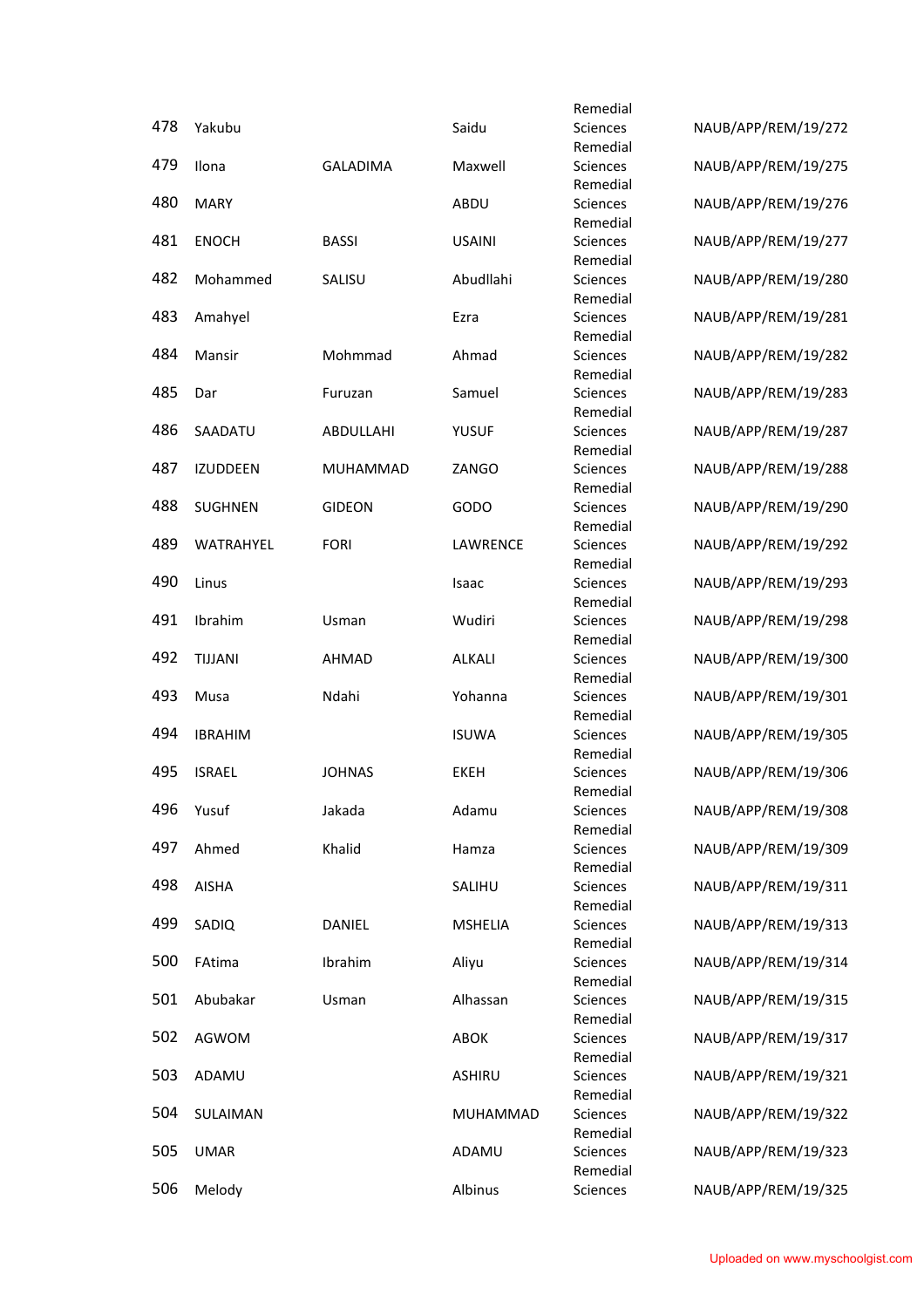|     |                  |               |                 | Remedial                    |                     |
|-----|------------------|---------------|-----------------|-----------------------------|---------------------|
| 507 | Mahmud           | Yusuf         | Abdulrahman     | <b>Sciences</b>             | NAUB/APP/REM/19/326 |
|     |                  |               |                 | Remedial                    |                     |
| 508 | <b>YUSUF</b>     | ALHAJI        | <b>UMAR</b>     | Sciences                    | NAUB/APP/REM/19/327 |
|     |                  |               |                 | Remedial                    |                     |
| 509 | Shamsuddeen      |               | Salis           | <b>Sciences</b><br>Remedial | NAUB/APP/REM/19/329 |
| 510 | <b>MALAM</b>     | Null          | ZAKAR           | Sciences                    | NAUB/APP/REM/19/331 |
|     |                  |               |                 | Remedial                    |                     |
| 511 | Yakubu           | <b>Birma</b>  | Abdulkareem     | Sciences                    | NAUB/APP/REM/19/334 |
|     |                  |               |                 | Remedial                    |                     |
| 512 | <b>USMAN</b>     | <b>ISMAIL</b> | <b>HUSSAINI</b> | Sciences                    | NAUB/APP/REM/19/335 |
|     |                  |               |                 | Remedial                    |                     |
| 513 | Ahmad            | Saje          | Ibrahim         | Sciences                    | NAUB/APP/REM/19/336 |
|     |                  |               |                 | Remedial                    |                     |
| 514 | Adam             | Yarima        | Hudu            | Sciences                    | NAUB/APP/REM/19/337 |
| 515 | <b>CHARITY</b>   |               | <b>ILIYA</b>    | Remedial<br>Sciences        | NAUB/APP/REM/19/338 |
|     |                  |               |                 | Remedial                    |                     |
| 516 | ZAINAB           | ZAKARI        | <b>IBRAHIM</b>  | Sciences                    | NAUB/APP/REM/19/341 |
|     |                  |               |                 | Remedial                    |                     |
| 517 | Janet            |               | Hamidu          | Sciences                    | NAUB/APP/REM/19/342 |
|     |                  |               |                 | Remedial                    |                     |
| 518 | ARHYEL           |               | <b>KAMPANI</b>  | <b>Sciences</b>             | NAUB/APP/REM/19/343 |
|     |                  |               |                 | Remedial                    |                     |
| 519 | Muhammad         | Adam          | Auwal           | <b>Sciences</b>             | NAUB/APP/REM/19/346 |
|     |                  |               |                 | Remedial                    |                     |
| 520 | SARAH            | <b>WATIFA</b> | DAINEL          | <b>Sciences</b>             | NAUB/APP/REM/19/347 |
| 521 | ADAMU            | ABUBAKAR      | <b>IBRAHIM</b>  | Remedial<br><b>Sciences</b> | NAUB/APP/REM/19/349 |
|     |                  |               |                 | Remedial                    |                     |
| 522 | <b>USAKAHYEL</b> | <b>MBAYA</b>  | <b>AYUBA</b>    | Sciences                    | NAUB/APP/REM/19/351 |
|     |                  |               |                 | Remedial                    |                     |
| 523 | Adamu            |               | Habiba          | Sciences                    | NAUB/APP/REM/19/354 |
|     |                  |               |                 | Remedial                    |                     |
| 524 | Fatima           | Muhammad      | <b>Bukar</b>    | <b>Sciences</b>             | NAUB/APP/REM/19/356 |
|     |                  |               |                 | Remedial                    |                     |
| 525 | Umar             | Tahir         | Muhammad        | Sciences                    | NAUB/APP/REM/19/358 |
| 526 | Hafsat           |               |                 | Remedial                    | NAUB/APP/REM/19/360 |
|     |                  | Muhammad      | Hassan          | Sciences<br>Remedial        |                     |
| 527 | SADIQ            | <b>ISHAQ</b>  | AHMAD           | Sciences                    | NAUB/APP/REM/19/362 |
|     |                  |               |                 | Remedial                    |                     |
| 528 | ADAMU            |               | MUHAMMAD        | Sciences                    | NAUB/APP/REM/19/364 |
|     |                  |               |                 | Remedial                    |                     |
| 529 | Abdulrazak       |               | Bashir          | Sciences                    | NAUB/APP/REM/19/366 |
|     |                  |               |                 | Remedial                    |                     |
| 530 | Samson           | <b>Bulus</b>  | Garba           | Sciences                    | NAUB/APP/REM/19/368 |
|     |                  |               |                 | Remedial                    |                     |
| 531 | Meshack          |               | Hamza           | Sciences                    | NAUB/APP/REM/19/369 |
| 532 | Maryam           |               | Aliyu           | Remedial<br>Sciences        | NAUB/APP/REM/19/371 |
|     |                  |               |                 | Remedial                    |                     |
| 533 | <b>Blessing</b>  | Chidera       | Festus          | Sciences                    | NAUB/APP/REM/19/372 |
|     |                  |               |                 | Remedial                    |                     |
| 534 | <b>ISHAQ</b>     | SOJA          | <b>MUSA</b>     | Sciences                    | NAUB/APP/REM/19/373 |
|     |                  |               |                 | Remedial                    |                     |
| 535 | <b>IBRAHIM</b>   |               | <b>IDRISA</b>   | Sciences                    | NAUB/APP/REM/19/374 |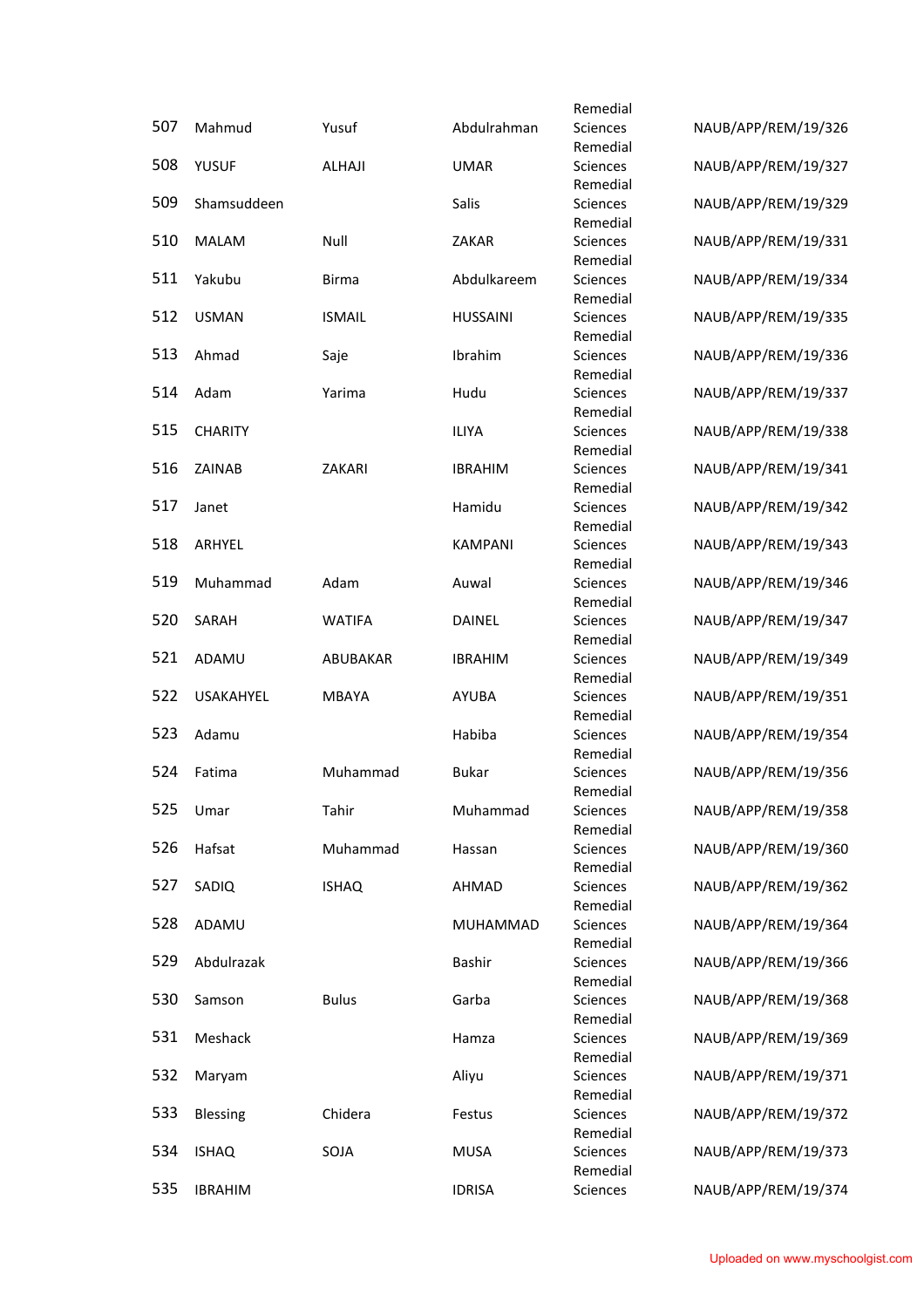|     |                 |                 |                 | Remedial             |                     |
|-----|-----------------|-----------------|-----------------|----------------------|---------------------|
| 536 | <b>GARBA</b>    | Null            | <b>YUSUF</b>    | Sciences             | NAUB/APP/REM/19/375 |
|     |                 |                 |                 | Remedial             |                     |
| 537 | James           |                 | Moses           | Sciences             | NAUB/APP/REM/19/376 |
| 538 |                 |                 |                 | Remedial             |                     |
|     | <b>BLESSED</b>  | <b>IKAH</b>     | SAMUEL          | Sciences<br>Remedial | NAUB/APP/REM/19/378 |
| 539 | Muhammad        | Shuaibu         | Hassan          | Sciences             | NAUB/APP/REM/19/380 |
|     |                 |                 |                 | Remedial             |                     |
| 540 | Samuel          | <b>Babalola</b> | Ojo             | Sciences             | NAUB/APP/REM/19/382 |
|     |                 |                 |                 | Remedial             |                     |
| 541 | Hamidu          |                 | Abdullahi       | Sciences             | NAUB/APP/REM/19/383 |
|     |                 |                 |                 | Remedial             |                     |
| 542 | Anas            | Ali             | Sirajo          | Sciences             | NAUB/APP/REM/19/384 |
| 543 | Sauri           | Rapati          | Ibrahim         | Remedial<br>Sciences | NAUB/APP/REM/19/388 |
|     |                 |                 |                 | Remedial             |                     |
| 544 | Mohammed        | Hassan          | Jibir           | Sciences             | NAUB/APP/REM/19/389 |
|     |                 |                 |                 | Remedial             |                     |
| 545 | Zaiyanu         | Muhammad        | MUHAMMAD        | Sciences             | NAUB/APP/REM/19/394 |
|     |                 |                 |                 | Remedial             |                     |
| 546 | Wisdom          | Nathaniel       | Eshiet          | Sciences             | NAUB/APP/REM/19/396 |
|     |                 |                 |                 | Remedial             |                     |
| 547 | <b>MUSTAPHA</b> | YABABA          | <b>MUHAMMAD</b> | Sciences             | NAUB/APP/REM/19/398 |
|     |                 |                 |                 | Remedial             |                     |
| 548 | Zadok           | S               | Kwaya           | Sciences<br>Remedial | NAUB/APP/REM/19/399 |
| 549 | Ibrahim         | Usman           | <b>Buratai</b>  | <b>Sciences</b>      | NAUB/APP/REM/19/402 |
|     |                 |                 |                 | Remedial             |                     |
| 550 | <b>HAMZA</b>    |                 | <b>ISMAIL</b>   | Sciences             | NAUB/APP/REM/19/408 |
|     |                 |                 |                 | Remedial             |                     |
| 551 | MUHAMMAD        | ALHAJI          | <b>MUSA</b>     | Sciences             | NAUB/APP/REM/19/409 |
|     |                 |                 |                 | Remedial             |                     |
| 552 | John            |                 | Adulugba        | Sciences             | NAUB/APP/REM/19/410 |
|     |                 |                 |                 | Remedial             |                     |
| 553 | Abubakar        | Sadiq           | Muhammed        | Sciences             | NAUB/APP/REM/19/412 |
| 554 | Munkaila        |                 | Mustapha        | Remedial<br>Sciences | NAUB/APP/REM/19/417 |
|     |                 |                 |                 | Remedial             |                     |
| 555 | Adamu           | Umar            | Bello           | Sciences             | NAUB/APP/REM/19/420 |
|     |                 |                 |                 | Remedial             |                     |
| 556 | Maimadu         |                 | Salihu          | Sciences             | NAUB/APP/REM/19/421 |
|     |                 |                 |                 | Remedial             |                     |
| 557 | <b>IBRAHIM</b>  | ABUBAKAR        | <b>UMAR</b>     | Sciences             | NAUB/APP/REM/19/422 |
|     |                 |                 |                 | Remedial             |                     |
| 558 | <b>TEGA</b>     | <b>MARVIN</b>   | <b>UMUNADE</b>  | Sciences             | NAUB/APP/REM/19/423 |
| 559 | Yusuf           |                 | Andrew          | Remedial             | NAUB/APP/REM/19/424 |
|     |                 |                 |                 | Sciences<br>Remedial |                     |
| 560 | DANIEL          | <b>BULAMA</b>   | <b>ISHAYA</b>   | Sciences             | NAUB/APP/REM/19/425 |
|     |                 |                 |                 | Remedial             |                     |
| 561 | <b>USMAN</b>    |                 | MOHAMMED        | Sciences             | NAUB/APP/REM/19/427 |
|     |                 |                 |                 | Remedial             |                     |
| 562 | <b>NAPIU</b>    |                 | MUHAMMED        | Sciences             | NAUB/APP/REM/19/429 |
|     |                 |                 |                 | Remedial             |                     |
| 563 | Paul            |                 | Sunday          | Sciences             | NAUB/APP/REM/19/430 |
| 564 |                 |                 |                 | Remedial             |                     |
|     | MOHAMMED        |                 | ZAKARIYA        | Sciences             | NAUB/APP/REM/19/433 |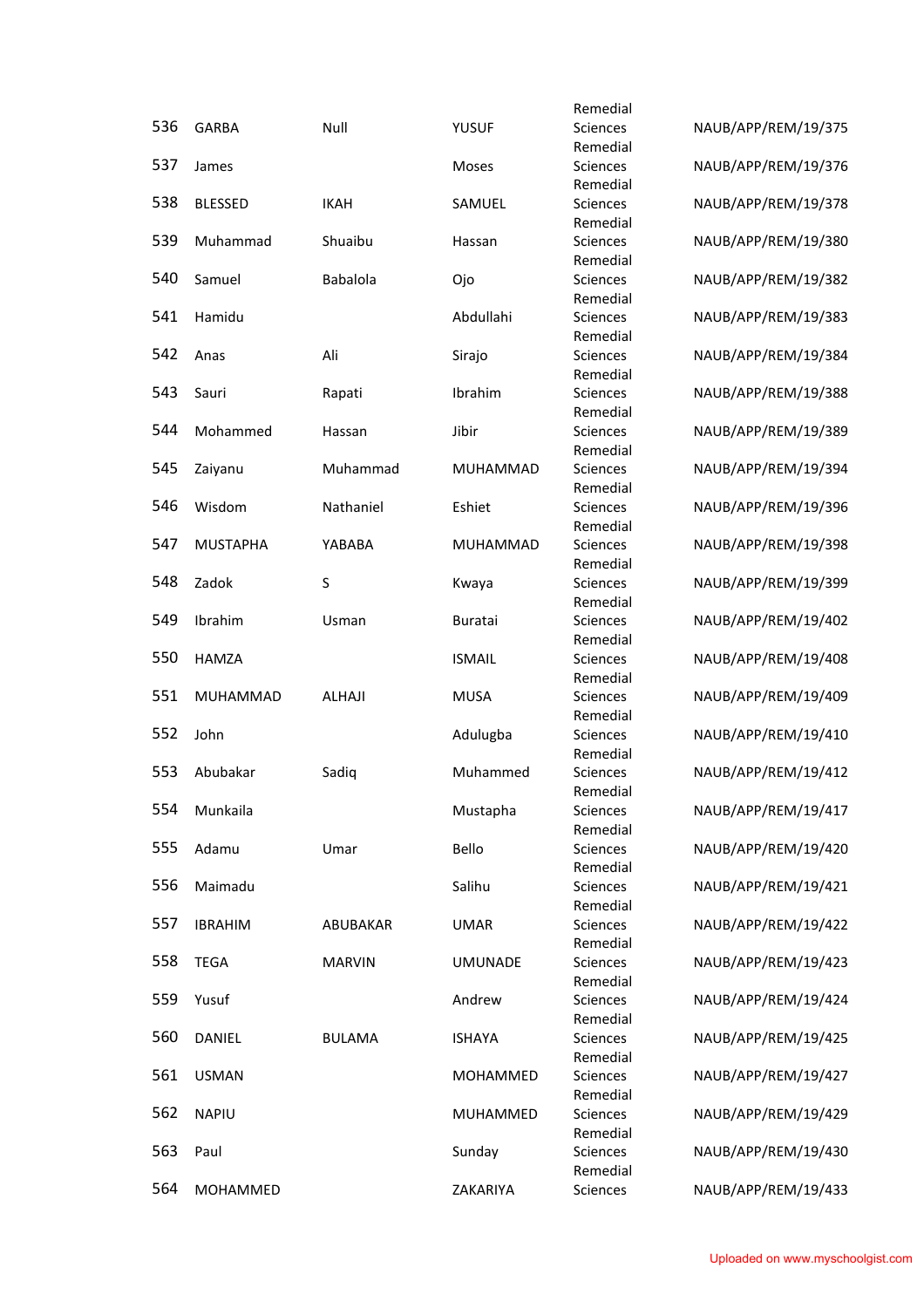|     |                |                 |                 | Remedial             |                     |
|-----|----------------|-----------------|-----------------|----------------------|---------------------|
| 565 | <b>MUBARAK</b> |                 | ABUBAKAR        | Sciences             | NAUB/APP/REM/19/434 |
|     |                |                 |                 | Remedial             |                     |
| 566 | SULEIMAN       |                 | ALIYU           | Sciences<br>Remedial | NAUB/APP/REM/19/436 |
| 567 | <b>HELPME</b>  | <b>PROFIT</b>   | EGBA            | Sciences             | NAUB/APP/REM/19/437 |
|     |                |                 |                 | Remedial             |                     |
| 568 | MUHAMMAD       | <b>BAIDU</b>    | ADAMU           | Sciences             | NAUB/APP/REM/19/438 |
| 569 | SADIQ          |                 | ALI             | Remedial<br>Sciences | NAUB/APP/REM/19/439 |
|     |                |                 |                 | Remedial             |                     |
| 570 | Hafsat         | Null            | <b>HASSAN</b>   | Sciences             | NAUB/APP/REM/19/440 |
|     |                |                 |                 | Remedial             |                     |
| 571 | ABUBAKAR       | <b>GALADIMA</b> | <b>MUHAMMAD</b> | Sciences             | NAUB/APP/REM/19/442 |
| 572 | SULEIMAN       | ABDU            | <b>MBAYA</b>    | Remedial<br>Sciences | NAUB/APP/REM/19/443 |
|     |                |                 |                 | Remedial             |                     |
| 573 | Musa           | Shuaibu         | Muazu           | Sciences             | NAUB/APP/REM/19/444 |
|     |                |                 |                 | Remedial             |                     |
| 574 | <b>Bukar</b>   | Tilla           | Musa            | Sciences             | NAUB/APP/REM/19/445 |
| 575 | MOHAMMED       | AHMED           | <b>UMAR</b>     | Remedial<br>Sciences | NAUB/APP/REM/19/446 |
|     |                |                 |                 | Remedial             |                     |
| 576 | Elhanan        | Ogaba           | Kaka            | Sciences             | NAUB/APP/REM/19/449 |
|     |                |                 |                 | Remedial             |                     |
| 577 | Yahaya         | Aliyu           | Abdu            | Sciences             | NAUB/APP/REM/19/453 |
| 578 | Tolulope       | Shalom          | Adekola         | Remedial<br>Sciences | NAUB/APP/REM/19/455 |
|     |                |                 |                 | Remedial             |                     |
| 579 | Muhammad       | Salim           | Shehu           | Sciences             | NAUB/APP/REM/19/456 |
|     |                |                 |                 | Remedial             |                     |
| 580 | David          |                 | Peter           | Sciences<br>Remedial | NAUB/APP/REM/19/457 |
| 581 | <b>ENOCH</b>   | <b>MAINA</b>    | IDI             | Sciences             | NAUB/APP/REM/19/459 |
|     |                |                 |                 | Remedial             |                     |
| 582 | Nituwa         | Kinah           | Hassan          | Sciences             | NAUB/APP/REM/19/460 |
|     |                |                 |                 | Remedial             |                     |
| 583 | SULAIMAN       |                 | MUHAMMAD        | Sciences<br>Remedial | NAUB/APP/REM/19/461 |
| 584 | <b>REJOICE</b> | <b>MBAYA</b>    | SAMUEL          | Sciences             | NAUB/APP/REM/19/462 |
|     |                |                 |                 | Remedial             |                     |
| 585 | <b>ISA</b>     | <b>BABA</b>     | <b>DAUDA</b>    | Sciences             | NAUB/APP/REM/19/463 |
| 586 |                | Ali             | Adamu           | Remedial<br>Sciences | NAUB/APP/REM/19/468 |
|     | Dayyabu        |                 |                 | Remedial             |                     |
| 587 | <b>SIMON</b>   |                 | <b>TITUS</b>    | Sciences             | NAUB/APP/REM/19/469 |
|     |                |                 |                 | Remedial             |                     |
| 588 | Ibrahim        |                 | IbrahimBn       | Sciences             | NAUB/APP/REM/19/473 |
| 589 | <b>MUSA</b>    | ALHAJI          | ADAM            | Remedial<br>Sciences | NAUB/APP/REM/19/474 |
|     |                |                 |                 | Remedial             |                     |
| 590 | Abubakar       | Adamu           | Musa            | Sciences             | NAUB/APP/REM/19/477 |
|     |                |                 |                 | Remedial             |                     |
| 591 | Isah           | Malam           | Sallah          | Sciences             | NAUB/APP/REM/19/481 |
| 592 | Justina        |                 | Pogu            | Remedial<br>Sciences | NAUB/APP/REM/19/482 |
|     |                |                 |                 | Remedial             |                     |
| 593 | Muhammadsanni  | Tanko           | Rufai           | Sciences             | NAUB/APP/REM/19/483 |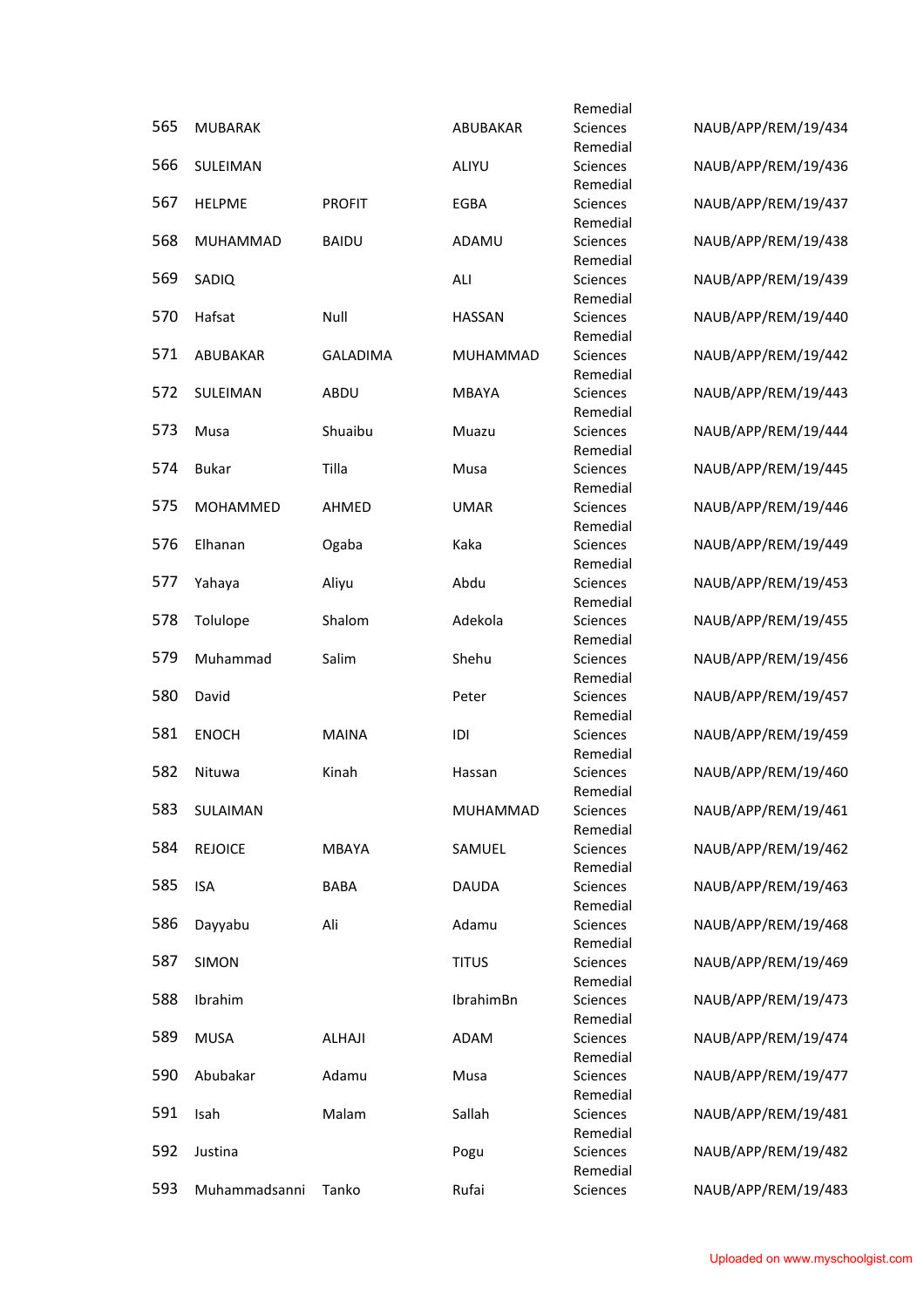|     |                 |                  |                | Remedial                    |                     |
|-----|-----------------|------------------|----------------|-----------------------------|---------------------|
| 594 | Theophilus      | Dichi            | Timothy        | Sciences                    | NAUB/APP/REM/19/484 |
|     |                 |                  |                | Remedial                    |                     |
| 595 | Emmanel         | Israel           | Collins        | Sciences                    | NAUB/APP/REM/19/486 |
| 596 | <b>IDRIS</b>    |                  | YAKUBU         | Remedial<br>Sciences        | NAUB/APP/REM/19/490 |
|     |                 |                  |                | Remedial                    |                     |
| 597 | Jesse           |                  | Phinehas       | Sciences                    | NAUB/APP/REM/19/492 |
|     |                 |                  |                | Remedial                    |                     |
| 598 | Kalayiro        | Soba             | Felix          | Sciences                    | NAUB/APP/REM/19/496 |
|     |                 |                  |                | Remedial                    |                     |
| 599 | <b>KAMANI</b>   | WAZIRI           | <b>YUSUF</b>   | Sciences<br>Remedial        | NAUB/APP/REM/19/497 |
| 600 | DANIEL          | Markus           | Sikidiffu      | Sciences                    | NAUB/APP/REM/19/502 |
|     |                 |                  |                | Remedial                    |                     |
| 601 | MOHAMMAD        | MOHAMMAD         | <b>ALPHA</b>   | Sciences                    | NAUB/APP/REM/19/505 |
|     |                 |                  |                | Remedial                    |                     |
| 602 | Abubakar        | Abdullahi        | Garba          | Sciences                    | NAUB/APP/REM/19/506 |
| 603 | ZAKARIA         |                  | CHAKDAK        | Remedial<br>Sciences        | NAUB/APP/REM/19/507 |
|     |                 |                  |                | Remedial                    |                     |
| 604 | <b>FATIMA</b>   |                  | SHUAIBU        | Sciences                    | NAUB/APP/REM/19/510 |
|     |                 |                  |                | Remedial                    |                     |
| 605 | <b>UMAR</b>     |                  | MOHAMMED       | <b>Sciences</b>             | NAUB/APP/REM/19/511 |
|     |                 |                  |                | Remedial                    |                     |
| 606 | <b>LIMAN</b>    | MOHAMMED         | ALIYU          | Sciences                    | NAUB/APP/REM/19/512 |
| 607 | Ahmad           | Muhammad         | Abubakar       | Remedial<br><b>Sciences</b> | NAUB/APP/REM/19/514 |
|     |                 |                  |                | Remedial                    |                     |
| 608 | <b>ITIANA</b>   | <b>TAGWI</b>     | <b>ILIYA</b>   | Sciences                    | NAUB/APP/REM/19/517 |
|     |                 |                  |                | Remedial                    |                     |
| 609 | Abubakar        | Malala           | Umar           | Sciences                    | NAUB/APP/REM/19/519 |
|     |                 |                  |                | Remedial                    |                     |
| 610 | Danladi         | Enene            | Moses          | Sciences<br>Remedial        | NAUB/APP/REM/19/520 |
| 611 | Ayuba           | Joseph           | Gad            | Sciences                    | NAUB/APP/REM/19/522 |
|     |                 |                  |                | Remedial                    |                     |
| 612 | <b>GRACE</b>    | <b>KWATAMDIA</b> | ANDREW         | Sciences                    | NAUB/APP/REM/19/524 |
|     |                 |                  |                | Remedial                    |                     |
| 613 | Freemanz        | Frankleen        | Dike           | Sciences                    | NAUB/APP/REM/19/525 |
| 614 | <b>JEREMIAH</b> |                  | <b>KETTOS</b>  | Remedial<br>Sciences        | NAUB/APP/REM/19/526 |
|     |                 |                  |                | Remedial                    |                     |
| 615 | Maryam          |                  | Ibrahim        | Sciences                    | NAUB/APP/REM/19/527 |
|     |                 |                  |                | Remedial                    |                     |
| 616 | ABDUL           | M                | ABDULLAHI      | Sciences                    | NAUB/APP/REM/19/530 |
|     |                 |                  |                | Remedial                    |                     |
| 617 | Adamu           | Akpomoshi        | Musa           | Sciences<br>Remedial        | NAUB/APP/REM/19/531 |
| 618 | KAYODE          |                  | OLUYEMI        | Sciences                    | NAUB/APP/REM/19/533 |
|     |                 |                  |                | Remedial                    |                     |
| 619 | <b>ILIYA</b>    |                  | <b>DAUDA</b>   | Sciences                    | NAUB/APP/REM/19/535 |
|     |                 |                  |                | Remedial                    |                     |
| 620 | SAFIYA          |                  | <b>IBRAHIM</b> | Sciences                    | NAUB/APP/REM/19/537 |
|     |                 |                  |                | Remedial                    |                     |
| 621 | <b>JOSHUA</b>   |                  | SIMON          | Sciences<br>Remedial        | NAUB/APP/REM/19/540 |
| 622 | <b>SHERIFF</b>  | OLUWABUKUNMI     | RAJI           | Sciences                    | NAUB/APP/REM/19/542 |
|     |                 |                  |                |                             |                     |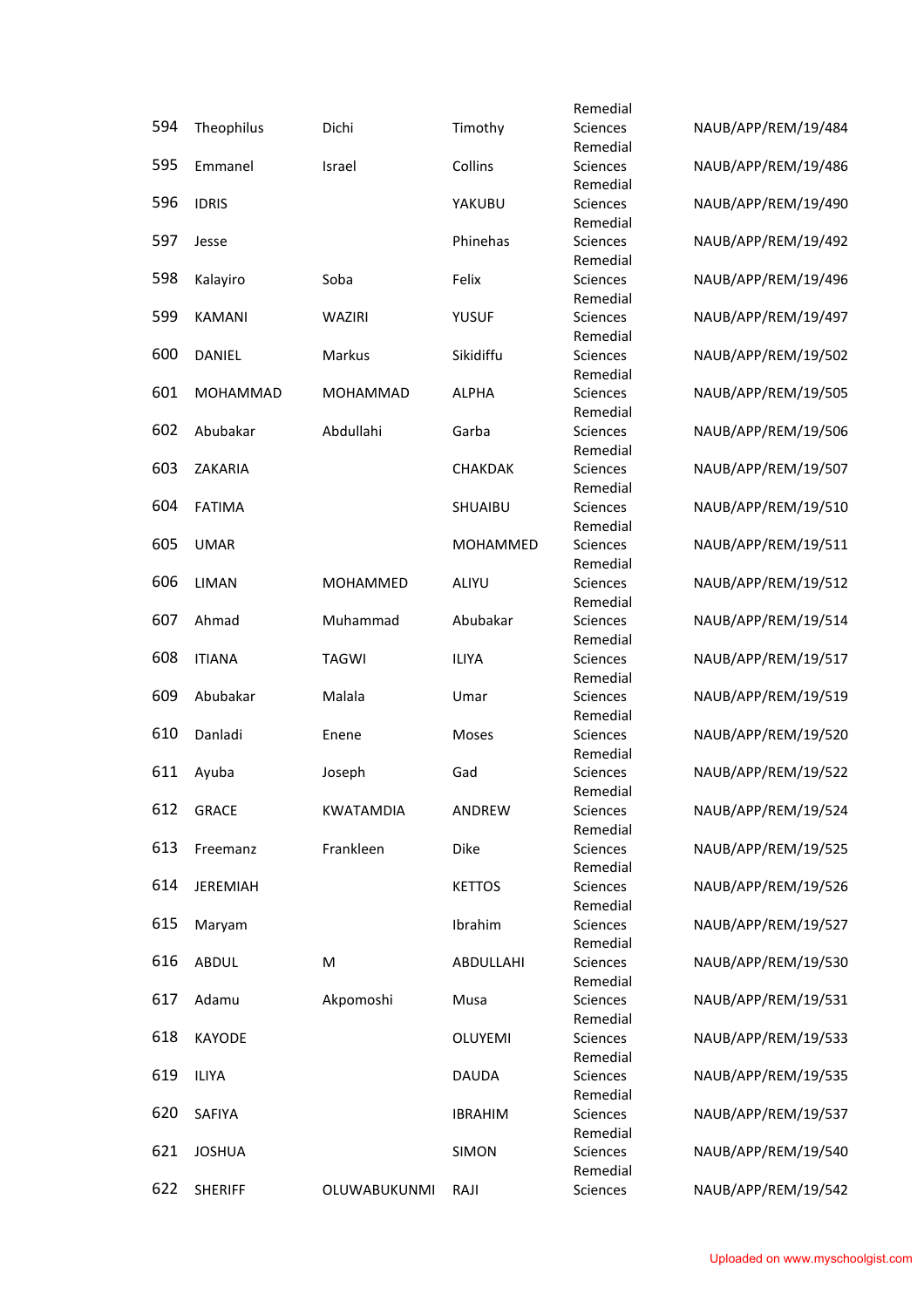|     |                  |                 |                 | Remedial             |                     |
|-----|------------------|-----------------|-----------------|----------------------|---------------------|
| 623 | Yakub            | Sunday          | Daniel          | Sciences             | NAUB/APP/REM/19/545 |
|     |                  |                 |                 | Remedial             |                     |
| 624 | <b>IBRAHIM</b>   | Mohammed        | <b>MUNKAILA</b> | Sciences<br>Remedial | NAUB/APP/REM/19/548 |
| 625 | Idris            | Ali             | Kasimu          | Sciences             | NAUB/APP/REM/19/549 |
|     |                  |                 |                 | Remedial             |                     |
| 626 | Abubakar         | Jaji            | Muhammad        | Sciences             | NAUB/APP/REM/19/550 |
|     |                  |                 |                 | Remedial             |                     |
| 627 | Faisal           |                 | Yusuf           | Sciences<br>Remedial | NAUB/APP/REM/19/551 |
| 628 | <b>ISAH</b>      | <b>GARBA</b>    | ABDULLAHI       | Sciences             | NAUB/APP/REM/19/554 |
|     |                  |                 |                 | Remedial             |                     |
| 629 | MUHAMMAD         | AL-AMIN         | <b>IDRIS</b>    | Sciences             | NAUB/APP/REM/19/556 |
|     |                  |                 |                 | Remedial             |                     |
| 630 | ABDULLAHI        |                 | SAIDU           | Sciences             | NAUB/APP/REM/19/560 |
| 631 |                  |                 |                 | Remedial             |                     |
|     | ZAINAB           | ALIYU           | <b>USMAN</b>    | Sciences<br>Remedial | NAUB/APP/REM/19/561 |
| 632 | Aminatullahi     |                 | Ibrahim         | Sciences             | NAUB/APP/REM/19/563 |
|     |                  |                 |                 | Remedial             |                     |
| 633 | AHMED            |                 | <b>DANKIRA</b>  | Sciences             | NAUB/APP/REM/19/564 |
|     |                  |                 |                 | Remedial             |                     |
| 634 | Usman            | Maigari         | Abubakar        | <b>Sciences</b>      | NAUB/APP/REM/19/567 |
| 635 | Usman            | Usman           | Ahmad           | Remedial             | NAUB/APP/REM/19/568 |
|     |                  |                 |                 | Sciences<br>Remedial |                     |
| 636 | MUHAMMAD         |                 | YUNUS           | Sciences             | NAUB/APP/REM/19/575 |
|     |                  |                 |                 | Remedial             |                     |
| 637 | <b>MICHAEL</b>   | <b>DARASIMI</b> | <b>OLANIYI</b>  | Sciences             | NAUB/APP/REM/19/578 |
|     |                  |                 |                 | Remedial             |                     |
| 638 | <b>WUPUTOGOR</b> |                 | <b>GERSON</b>   | Sciences             | NAUB/APP/REM/19/583 |
| 639 | ljulu            | Null            | John            | Remedial<br>Sciences | NAUB/APP/REM/19/587 |
|     |                  |                 |                 | Remedial             |                     |
| 640 | Ibrahim          |                 | Muhammad        | Sciences             | NAUB/APP/REM/19/588 |
|     |                  |                 |                 | Remedial             |                     |
| 641 | RABIU            | ADAMU           | <b>BABAYO</b>   | Sciences             | NAUB/APP/REM/19/591 |
| 642 |                  |                 |                 | Remedial             |                     |
|     | HAMZA            |                 | MUHAMMAD        | Sciences<br>Remedial | NAUB/APP/REM/19/593 |
| 643 | Umar             | Mbaya           | Mary            | Sciences             | NAUB/APP/REM/19/594 |
|     |                  |                 |                 | Remedial             |                     |
| 644 | ABDULLAHI        |                 | ALI             | Sciences             | NAUB/APP/REM/19/596 |
|     |                  |                 |                 | Remedial             |                     |
| 645 | Usama            | Sadiq           | Musa            | Sciences             | NAUB/APP/REM/19/598 |
| 646 | MOHAMMED         | <b>MUBARAK</b>  | <b>IBRAHIM</b>  | Remedial<br>Sciences | NAUB/APP/REM/19/603 |
|     |                  |                 |                 | Remedial             |                     |
| 647 | ABDULMAJID       | AUDU            | SULEIMAN        | Sciences             | NAUB/APP/REM/19/604 |
|     |                  |                 |                 | Remedial             |                     |
| 648 | <b>MARYAM</b>    |                 | SAIDU           | Sciences             | NAUB/APP/REM/19/606 |
|     |                  |                 |                 | Remedial             |                     |
| 649 | Blessing         |                 | <b>MARKUS</b>   | Sciences<br>Remedial | NAUB/APP/REM/19/608 |
| 650 | <b>MUDATHIR</b>  | SULAIMAN        | SULAIMAN        | Sciences             | NAUB/APP/REM/19/609 |
|     |                  |                 |                 | Remedial             |                     |
| 651 | ALIYU            | <b>IBN</b>      | SAEED           | Sciences             | NAUB/APP/REM/19/612 |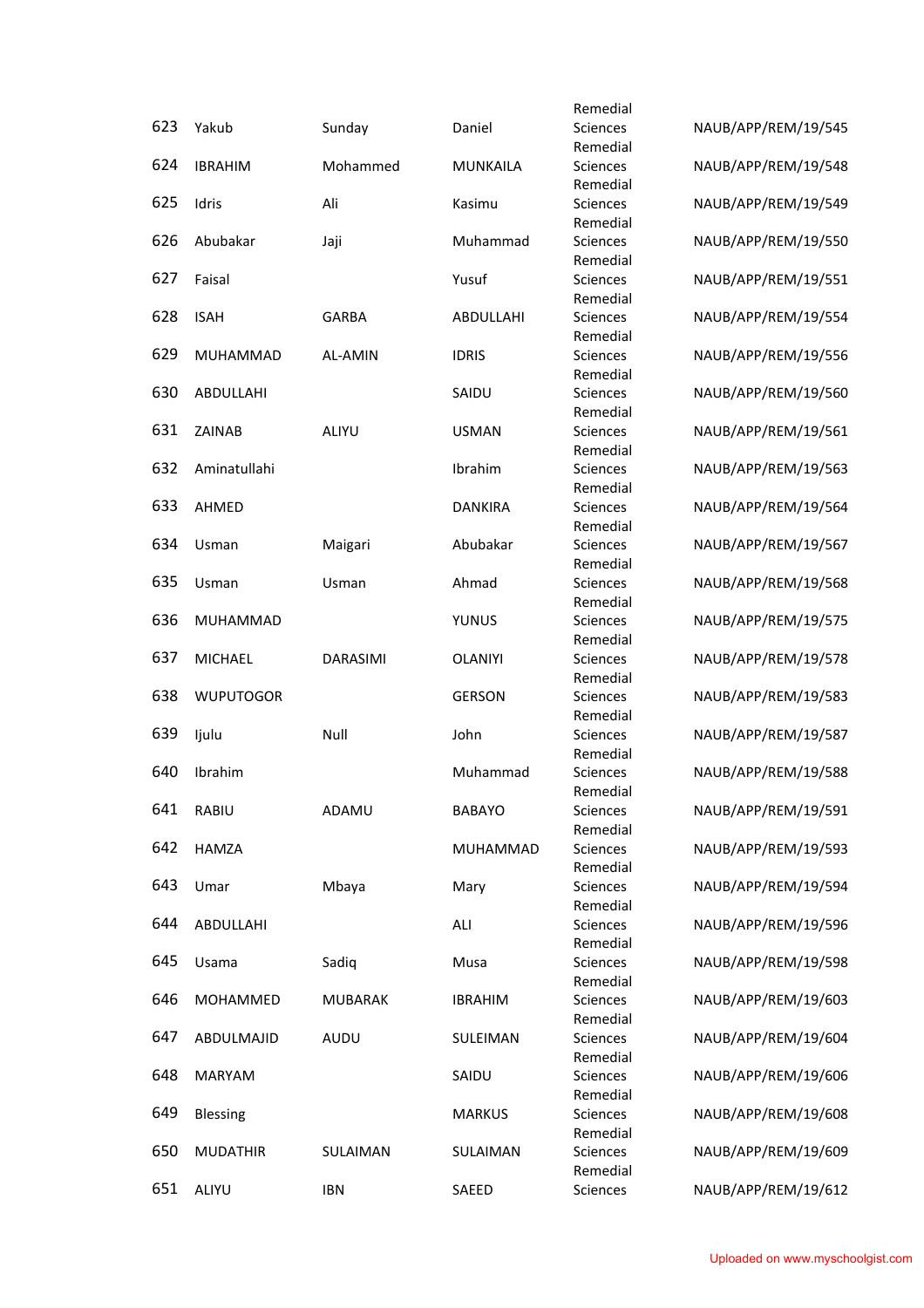|     |                 |                |                 | Remedial             |                     |
|-----|-----------------|----------------|-----------------|----------------------|---------------------|
| 652 | AMINU           | Gwarzo         | <b>MUHAMMAD</b> | Sciences<br>Remedial | NAUB/APP/REM/19/615 |
| 653 | AYOMIKUN        | <b>JOSEPH</b>  | ADEBAYO         | Sciences<br>Remedial | NAUB/APP/REM/19/616 |
| 654 | Umar            | Hamman         | Isa             | Sciences<br>Remedial | NAUB/APP/REM/19/622 |
| 655 | Victor          | Kelechi        | Joel            | Sciences<br>Remedial | NAUB/APP/REM/19/623 |
| 656 | <b>RUTH</b>     |                | <b>WILLIAMS</b> | Sciences<br>Remedial | NAUB/APP/REM/19/627 |
| 657 | Mohammed        | Elvis          | Edeki           | Sciences<br>Remedial | NAUB/APP/REM/19/634 |
| 658 | Charity         |                | Balami          | Sciences<br>Remedial | NAUB/APP/REM/19/637 |
| 659 | Usman           | Α              | Garba           | Sciences<br>Remedial | NAUB/APP/REM/19/640 |
| 660 | SOLOMON         |                | <b>BUKAR</b>    | Sciences<br>Remedial | NAUB/APP/REM/19/643 |
| 661 | PAUL            |                | <b>TAMI</b>     | Sciences<br>Remedial | NAUB/APP/REM/19/645 |
| 662 | <b>JAFAR</b>    | ABDULLAHI      | <b>UMAR</b>     | Sciences<br>Remedial | NAUB/APP/REM/19/646 |
| 663 | ABUBAKAR        |                | ADAMU           | Sciences<br>Remedial | NAUB/APP/REM/19/647 |
| 664 | <b>IBRAHIM</b>  |                | <b>ANJIKWI</b>  | Sciences<br>Remedial | NAUB/APP/REM/19/649 |
| 665 | Abdullahi       | Yerima         | Abubakar        | Sciences<br>Remedial | NAUB/APP/REM/19/651 |
| 666 | Ismail          | Sufyan         | Danbaba         | Sciences<br>Remedial | NAUB/APP/REM/19/652 |
| 667 | AMINU           | Null           | ALIYU           | Sciences<br>Remedial | NAUB/APP/REM/19/656 |
| 668 | Heman           |                | Abubakar        | Sciences<br>Remedial | NAUB/APP/REM/19/658 |
| 669 | <b>JOY</b>      | <b>NYODIBE</b> | <b>ONOJA</b>    | Sciences<br>Remedial | NAUB/APP/REM/19/661 |
| 670 | Suleiman        | Ojo            | Abdulmalik      | Sciences<br>Remedial | NAUB/APP/REM/19/662 |
| 671 | <b>JEREMIAH</b> |                | AMOS            | Sciences<br>Remedial | NAUB/APP/REM/19/663 |
| 672 | <b>HOPE</b>     |                | <b>MATHEW</b>   | Sciences<br>Remedial | NAUB/APP/REM/19/665 |
| 673 | Bintu           | Amushi         | Abdullahi       | Sciences<br>Remedial | NAUB/APP/REM/19/668 |
| 674 | <b>HASSAN</b>   | AYYUBA         | ABDULLAHI       | Sciences<br>Remedial | NAUB/APP/REM/19/672 |
| 675 | Ali             |                | Yunusa          | Sciences<br>Remedial | NAUB/APP/REM/19/674 |
| 676 | Maryam          | Ibrahim        | Auwal           | Sciences<br>Remedial | NAUB/APP/REM/19/675 |
| 677 | MUHAMMAD        | <b>BELLO</b>   | <b>USMAN</b>    | Sciences<br>Remedial | NAUB/APP/REM/19/677 |
| 678 | ALI             | ABDULLAHI      | ABUBAKAR        | Sciences<br>Remedial | NAUB/APP/REM/19/679 |
| 679 | Khadija         |                | Haruna          | Sciences<br>Remedial | NAUB/APP/REM/19/680 |
| 680 | <b>TITUS</b>    |                | OMALE           | Sciences             | NAUB/APP/REM/19/681 |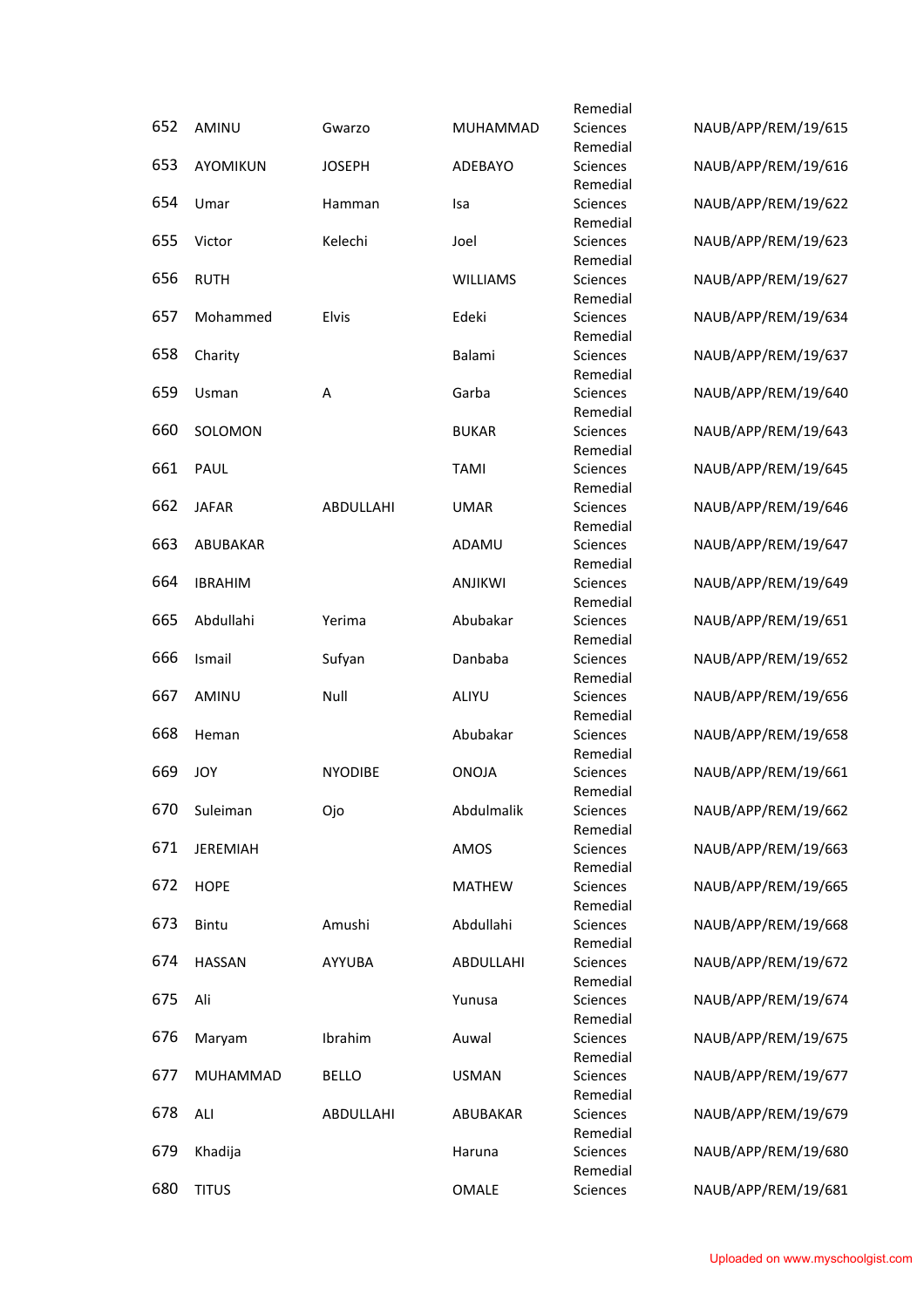|     |                |                 |                 | Remedial             |                     |
|-----|----------------|-----------------|-----------------|----------------------|---------------------|
| 681 | Suleiman       |                 | David           | Sciences             | NAUB/APP/REM/19/682 |
|     |                |                 |                 | Remedial             |                     |
| 682 | Farouk         | Gwarzo          | Muhammad        | Sciences             | NAUB/APP/REM/19/689 |
| 683 | Yusuf          | Molmela         | Kure            | Remedial<br>Sciences | NAUB/APP/REM/19/691 |
|     |                |                 |                 | Remedial             |                     |
| 684 | <b>MUSA</b>    |                 | <b>USMAN</b>    | Sciences             | NAUB/APP/REM/19/692 |
|     |                |                 |                 | Remedial             |                     |
| 685 | Anselem        | Chibueze        | Nwaja           | Sciences             | NAUB/APP/REM/19/693 |
|     |                |                 |                 | Remedial             |                     |
| 686 | Abdul          | Maina           | Hassan          | Sciences             | NAUB/APP/REM/19/699 |
|     |                |                 |                 | Remedial             |                     |
| 687 | SAMAILA        |                 | <b>DAUDA</b>    | Sciences             | NAUB/APP/REM/19/700 |
| 688 | <b>IBRAHIM</b> | <b>KIDA</b>     | ALIYU           | Remedial<br>Sciences | NAUB/APP/REM/19/707 |
|     |                |                 |                 | Remedial             |                     |
| 689 | ALIYU          | ABDULLAHI       | <b>MUSTAPHA</b> | Sciences             | NAUB/APP/REM/19/710 |
|     |                |                 |                 | Remedial             |                     |
| 690 | Simon          | Junior          | Simon           | Sciences             | NAUB/APP/REM/19/714 |
|     |                |                 |                 | Remedial             |                     |
| 691 | Umar           | Adamu           | Isa             | Sciences             | NAUB/APP/REM/19/722 |
|     |                |                 |                 | Remedial             |                     |
| 692 | Shehu          | Sulaiman        | Gimba           | Sciences             | NAUB/APP/REM/19/723 |
| 693 | <b>MERCY</b>   |                 | <b>NELSON</b>   | Remedial<br>Sciences | NAUB/APP/REM/19/724 |
|     |                |                 |                 | Remedial             |                     |
| 694 | <b>MICAH</b>   |                 | <b>ISHAKU</b>   | Sciences             | NAUB/APP/REM/19/725 |
|     |                |                 |                 | Remedial             |                     |
| 695 | <b>ALEX</b>    | <b>HENA</b>     | SAKARWA         | Sciences             | NAUB/APP/REM/19/726 |
|     |                |                 |                 | Remedial             |                     |
| 696 | <b>USAMA</b>   |                 | SULEIMAN        | Sciences             | NAUB/APP/REM/19/730 |
| 697 |                |                 |                 | Remedial             |                     |
|     | Umar           | Ibrahim         | Isiyaku         | Sciences<br>Remedial | NAUB/APP/REM/19/731 |
| 698 | MOHAMMED       | <b>SIGA</b>     | <b>USMAN</b>    | Sciences             | NAUB/APP/REM/19/732 |
|     |                |                 |                 | Remedial             |                     |
| 699 | Suleman        |                 | Peter           | Sciences             | NAUB/APP/REM/19/733 |
|     |                |                 |                 | Remedial             |                     |
| 700 | Yusuf          | Yusuf           | Aliyu           | Sciences             | NAUB/APP/REM/19/734 |
|     |                |                 |                 | Remedial             |                     |
| 701 | Abdu           |                 | Sani            | Sciences             | NAUB/APP/REM/19/735 |
| 702 | AMOS           |                 | MICHAEL         | Remedial<br>Sciences | NAUB/APP/REM/19/736 |
|     |                |                 |                 | Remedial             |                     |
| 703 | <b>ISAH</b>    |                 | MUHAMMAD        | Sciences             | NAUB/APP/REM/19/741 |
|     |                |                 |                 | Remedial             |                     |
| 704 | Adamu          | Dangasu         | Hassan          | Sciences             | NAUB/APP/REM/19/746 |
|     |                |                 |                 | Remedial             |                     |
| 705 | <b>MUJEEB</b>  | OLUWATOSIN      | ADEGOKE         | Sciences             | NAUB/APP/REM/19/747 |
|     |                |                 |                 | Remedial             |                     |
| 706 | <b>FATIMA</b>  | <b>HUSSAINI</b> | <b>YUSUF</b>    | Sciences<br>Remedial | NAUB/APP/REM/19/748 |
| 707 | Maiduku        |                 | Dauda           | Sciences             | NAUB/APP/REM/19/749 |
|     |                |                 |                 | Remedial             |                     |
| 708 | LANTI          |                 | WAKIL           | Sciences             | NAUB/APP/REM/19/751 |
|     |                |                 |                 | Remedial             |                     |
| 709 | <b>HUSSEIN</b> | UJE             | <b>AJAYI</b>    | Sciences             | NAUB/APP/REM/19/754 |
|     |                |                 |                 |                      |                     |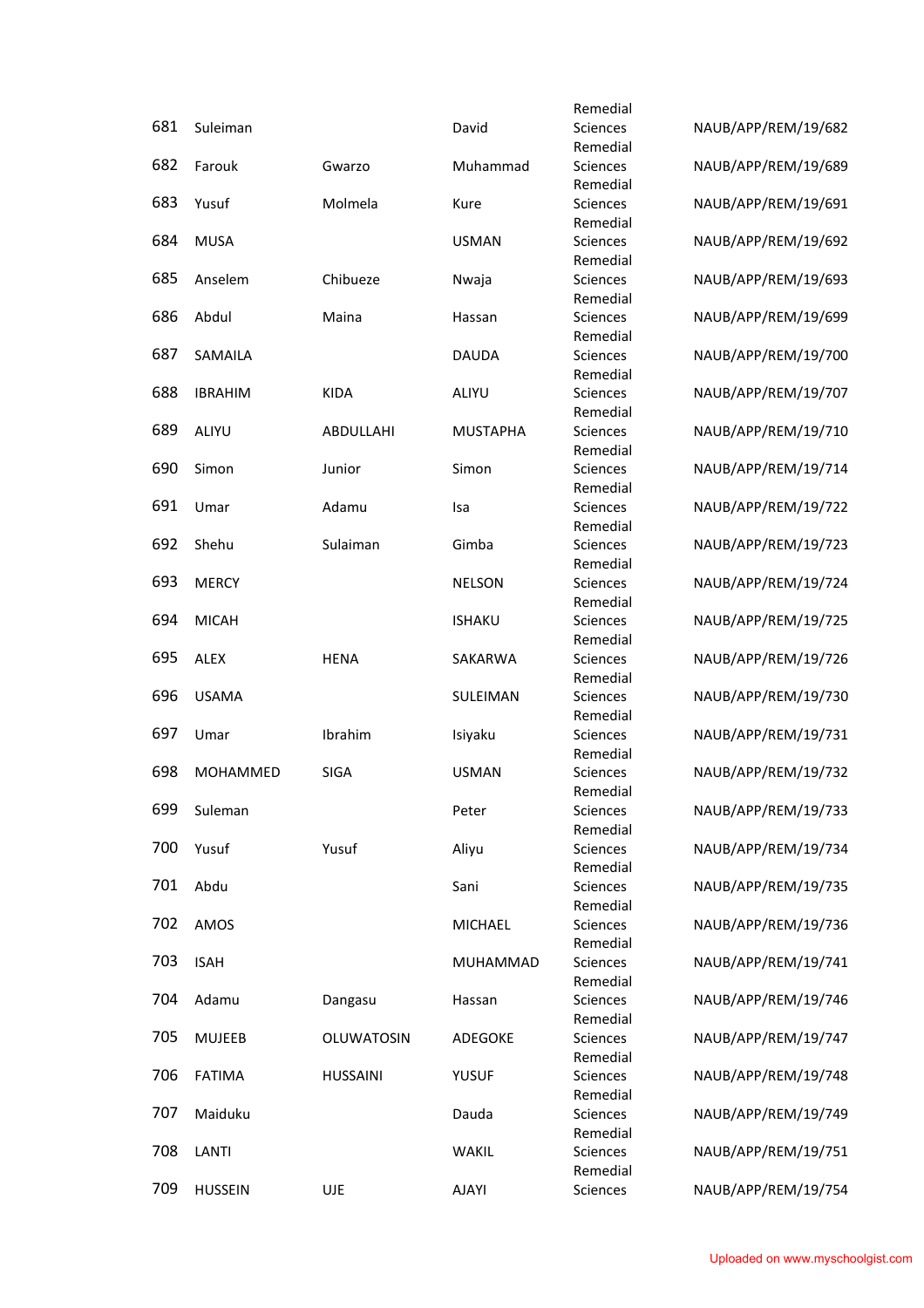|     |                |               |                 | Remedial             |                     |
|-----|----------------|---------------|-----------------|----------------------|---------------------|
| 710 | <b>YUSUF</b>   |               | <b>MUHAMMAD</b> | Sciences             | NAUB/APP/REM/19/759 |
|     |                |               |                 | Remedial             |                     |
| 711 | <b>FATIMA</b>  | MUHAMMAD      | <b>USMAN</b>    | <b>Sciences</b>      | NAUB/APP/REM/19/760 |
| 712 | <b>AFINIKI</b> |               | <b>TITUS</b>    | Remedial<br>Sciences | NAUB/APP/REM/19/763 |
|     |                |               |                 | Remedial             |                     |
| 713 | Hanhama        | Dikanwa       | Joel            | Sciences             | NAUB/APP/REM/19/765 |
|     |                |               |                 | Remedial             |                     |
| 714 | Fatima         | Mohammed      | Ibrahim         | Sciences             | NAUB/APP/REM/19/767 |
|     |                |               |                 | Remedial             |                     |
| 715 | SANI           | <b>HASSAN</b> | <b>RABIU</b>    | Sciences<br>Remedial | NAUB/APP/REM/19/768 |
| 716 | Peter          |               | Idi             | Sciences             | NAUB/APP/REM/19/769 |
|     |                |               |                 | Remedial             |                     |
| 717 | Dauda          | Jalo          | Abubakar        | Sciences             | NAUB/APP/REM/19/770 |
|     |                |               |                 | Remedial             |                     |
| 718 | <b>BELLO</b>   |               | PETER           | Sciences             | NAUB/APP/REM/19/777 |
| 719 | Ismail         | Ningi         | Yahaya          | Remedial<br>Sciences | NAUB/APP/REM/19/778 |
|     |                |               |                 | Remedial             |                     |
| 720 | Mohammed       |               | Salisu          | Sciences             | NAUB/APP/REM/19/780 |
|     |                |               |                 | Remedial             |                     |
| 721 | Bello          |               | Yakubu          | Sciences             | NAUB/APP/REM/19/790 |
|     |                |               |                 | Remedial             |                     |
| 722 | <b>JOHN</b>    |               | DANJUMA         | Sciences<br>Remedial | NAUB/APP/REM/19/794 |
| 723 | Muhammad       | Hardo         | Bello           | Sciences             | NAUB/APP/REM/19/795 |
|     |                |               |                 | Remedial             |                     |
| 724 | Inusa          |               | Bappah          | Sciences             | NAUB/APP/REM/19/796 |
|     |                |               |                 | Remedial             |                     |
| 725 | CALEB          |               | <b>EZEKIEL</b>  | Sciences             | NAUB/APP/REM/19/797 |
| 726 | Hussaini       |               | Hassan          | Remedial<br>Sciences | NAUB/APP/REM/19/801 |
|     |                |               |                 | Remedial             |                     |
| 727 | ABUBAKAR       | <b>DAUDA</b>  | <b>DANYARO</b>  | Sciences             | NAUB/APP/REM/19/802 |
|     |                |               |                 | Remedial             |                     |
| 728 | Emmanuel       |               | Ali             | Sciences             | NAUB/APP/REM/19/805 |
|     |                |               |                 | Remedial             |                     |
| 729 | EMMANUEL       | <b>JOHN</b>   | <b>JOHN</b>     | Sciences<br>Remedial | NAUB/APP/REM/19/812 |
| 730 | Zakari         | Ibrahim       | Aliyu           | Sciences             | NAUB/APP/REM/19/815 |
|     |                |               |                 | Remedial             |                     |
| 731 | SOLOMON        |               | <b>IBRAHIM</b>  | Sciences             | NAUB/APP/REM/19/817 |
|     |                |               |                 | Remedial             |                     |
| 732 | <b>UMAR</b>    | <b>JIBRIN</b> | <b>HASSAN</b>   | Sciences             | NAUB/APP/REM/19/819 |
| 733 | Aishatu        |               | Suleiman        | Remedial<br>Sciences | NAUB/APP/REM/19/828 |
|     |                |               |                 | Remedial             |                     |
| 734 | MUHAMMAD       | UBA           | ABDULLAHI       | Sciences             | NAUB/APP/REM/19/830 |
|     |                |               |                 | Remedial             |                     |
| 735 | AHMAD          |               | <b>ISA</b>      | Sciences             | NAUB/APP/REM/19/833 |
|     |                |               |                 | Remedial             |                     |
| 736 | <b>GEORGE</b>  | <b>MAINA</b>  | LAWRENCE        | Sciences<br>Remedial | NAUB/APP/REM/19/836 |
| 737 | <b>HARUNA</b>  | Null          | MOHAMMED        | Sciences             | NAUB/APP/REM/19/839 |
|     |                |               |                 | Remedial             |                     |
| 738 | ZION           | OLUWASEYANU   | <b>JOHN</b>     | Sciences             | NAUB/APP/REM/19/840 |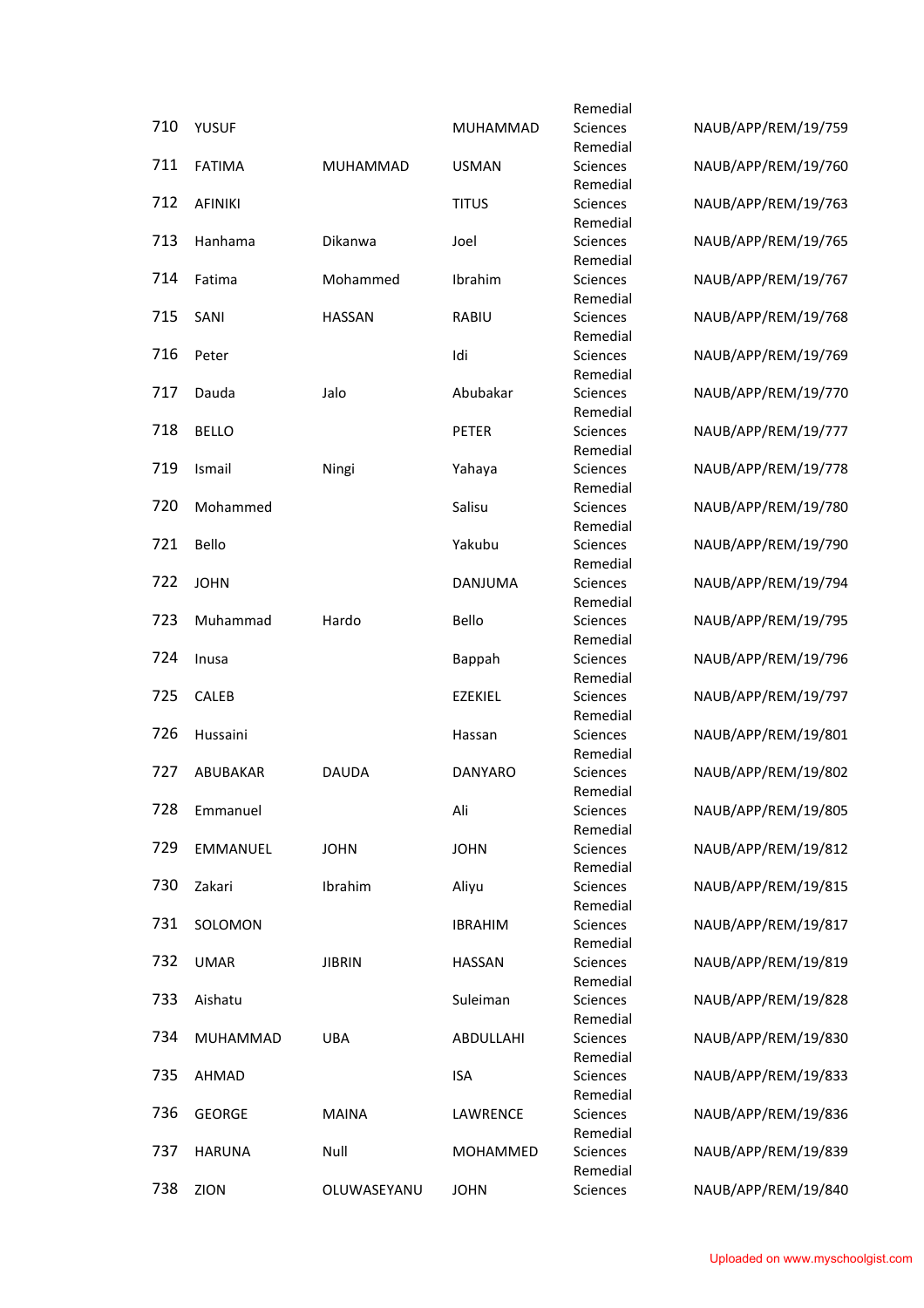|     |                |                |                  | Remedial             |                     |
|-----|----------------|----------------|------------------|----------------------|---------------------|
| 739 | SARAH          |                | <b>HOSEA</b>     | Sciences             | NAUB/APP/REM/19/844 |
|     |                |                |                  | Remedial             |                     |
| 740 | AHMAD          |                | MUHAMMAD         | Sciences<br>Remedial | NAUB/APP/REM/19/845 |
| 741 | Abdullahi      | Yarima         | Ahmad            | Sciences             | NAUB/APP/REM/19/846 |
|     |                |                |                  | Remedial             |                     |
| 742 | ABUBAKAR       | <b>BEMI</b>    | <b>TUKUR</b>     | Sciences             | NAUB/APP/REM/19/848 |
| 743 |                |                |                  | Remedial             |                     |
|     | Ibrahim        | Umar           | Muhammad         | Sciences<br>Remedial | NAUB/APP/REM/19/849 |
| 744 | ABUBAKAR       |                | YASIR            | Sciences             | NAUB/APP/REM/19/851 |
|     |                |                |                  | Remedial             |                     |
| 745 | <b>JOHN</b>    | <b>IFEANYI</b> | NWANKPUMA        | Sciences             | NAUB/APP/REM/19/852 |
| 746 | AHMAD          |                | <b>BALA</b>      | Remedial<br>Sciences | NAUB/APP/REM/19/853 |
|     |                |                |                  | Remedial             |                     |
| 747 | Samaila        | <b>Bwala</b>   | Pokta            | Sciences             | NAUB/APP/REM/19/854 |
|     |                |                |                  | Remedial             |                     |
| 748 | Ibrahim        |                | Andrew           | Sciences             | NAUB/APP/REM/19/857 |
| 749 | <b>FAISAL</b>  | MUHAMMAD       | ABUBAKAR         | Remedial<br>Sciences | NAUB/APP/REM/19/860 |
|     |                |                |                  | Remedial             |                     |
| 750 | ALIYU          | <b>MADAKI</b>  | ADAMU            | <b>Sciences</b>      | NAUB/APP/REM/19/862 |
|     |                |                |                  | Remedial             |                     |
| 751 | <b>MUSA</b>    |                | <b>UMAR</b>      | Sciences             | NAUB/APP/REM/19/864 |
| 752 | <b>UMAR</b>    | ABUBAKAR       | MUHAMMAD         | Remedial<br>Sciences | NAUB/APP/REM/19/867 |
|     |                |                |                  | Remedial             |                     |
| 753 | <b>FATIMA</b>  |                | ABDULLAHI        | Sciences             | NAUB/APP/REM/19/870 |
|     |                |                |                  | Remedial             |                     |
| 754 | ABDULLAHI      |                | ABDULRAZAK       | Sciences<br>Remedial | NAUB/APP/REM/19/872 |
| 755 | Muhammad       |                | Yahaya           | Sciences             | NAUB/APP/REM/19/873 |
|     |                |                |                  | Remedial             |                     |
| 756 | ABUBAKAR       | <b>KADAH</b>   | SHUAIBU          | Sciences             | NAUB/APP/REM/19/874 |
|     |                |                |                  | Remedial             |                     |
| 757 | <b>KWADA</b>   | Null           | <b>BUBA</b>      | Sciences<br>Remedial | NAUB/APP/REM/19/875 |
| 758 | Ibrahim        |                | Abdullahi        | Sciences             | NAUB/APP/REM/19/877 |
|     |                |                |                  | Remedial             |                     |
| 759 | ALIYU          | <b>IBNMUSA</b> | MUHAMMAD         | Sciences             | NAUB/APP/REM/19/879 |
| 760 | ALIYU          |                | <b>MUSA</b>      | Remedial<br>Sciences | NAUB/APP/REM/19/880 |
|     |                |                |                  | Remedial             |                     |
| 761 | Jolayemi       | Joseph         | Olatunji         | Sciences             | NAUB/APP/REM/19/882 |
|     |                |                |                  | Remedial             |                     |
| 762 | OLAJIDE        | <b>MOSES</b>   | <b>OGUNGBEMI</b> | Sciences             | NAUB/APP/REM/19/883 |
| 763 | Comfort        |                | Amos             | Remedial<br>Sciences | NAUB/APP/REM/19/885 |
|     |                |                |                  | Remedial             |                     |
| 764 | AHMAD          | ABBA           | ALIYU            | Sciences             | NAUB/APP/REM/19/888 |
|     |                |                |                  | Remedial             |                     |
| 765 | PAUL           | <b>HENA</b>    | <b>ISTIFANUS</b> | Sciences             | NAUB/APP/REM/19/889 |
| 766 | <b>IBRAHIM</b> | SULIEMAN       | <b>BASHIRU</b>   | Remedial<br>Sciences | NAUB/APP/REM/19/891 |
|     |                |                |                  | Remedial             |                     |
| 767 | <b>ISRAEL</b>  |                | <b>JERRY</b>     | Sciences             | NAUB/APP/REM/19/892 |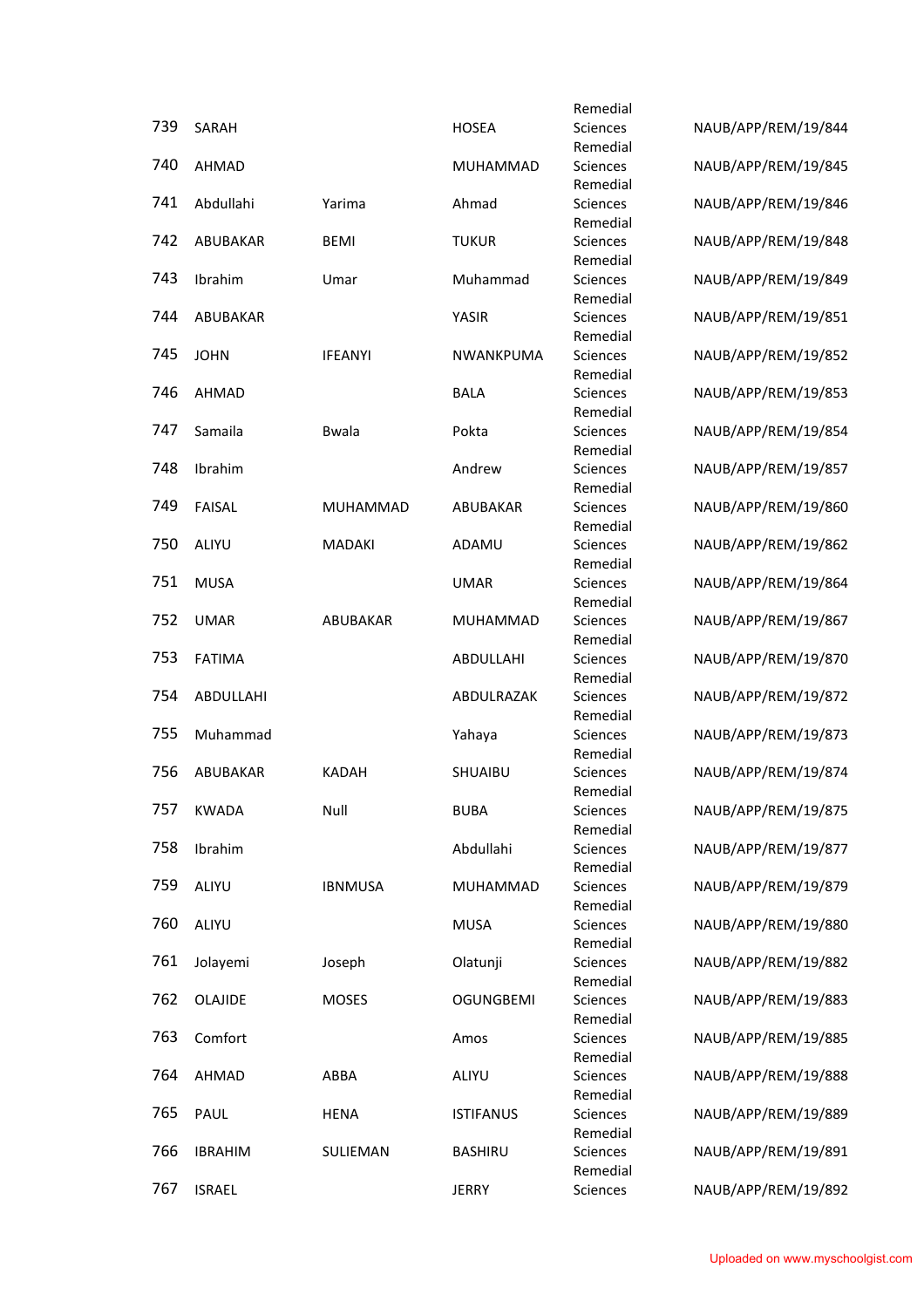|     |               |                |                | Remedial             |                     |
|-----|---------------|----------------|----------------|----------------------|---------------------|
| 768 | PASOM         |                | <b>MUSA</b>    | Sciences             | NAUB/APP/REM/19/894 |
|     |               |                |                | Remedial             |                     |
| 769 | Sadiq         | Mohd           | Ishaku         | Sciences             | NAUB/APP/REM/19/895 |
|     |               |                |                | Remedial             |                     |
| 770 | Rakun         | Lucius         | Rakun          | Sciences<br>Remedial | NAUB/APP/REM/19/898 |
| 771 | Ahmad         | Muhammad       | Yamusa         | Sciences             | NAUB/APP/REM/19/902 |
|     |               |                |                | Remedial             |                     |
| 772 | Emmanuel      | Idris          | Obidah         | Sciences             | NAUB/APP/REM/19/906 |
|     |               |                |                | Remedial             |                     |
| 773 | <b>MAHMUD</b> | <b>BELLO</b>   | SADAU          | Sciences             | NAUB/APP/REM/19/909 |
|     |               |                |                | Remedial             |                     |
| 774 | Saminu        |                | Nuhu           | Sciences             | NAUB/APP/REM/19/910 |
|     |               |                |                | Remedial             |                     |
| 775 | RABI          |                | MOHAMMED       | Sciences             | NAUB/APP/REM/19/917 |
|     |               |                |                | Remedial             |                     |
| 776 | Aisha         |                | Ibrahim        | Sciences             | NAUB/APP/REM/19/918 |
|     |               |                |                | Remedial             |                     |
| 777 | <b>HAUWA</b>  |                | ALIYU          | Sciences             | NAUB/APP/REM/19/919 |
| 778 | <b>BARKIS</b> |                | YAKUBU         | Remedial<br>Sciences | NAUB/APP/REM/19/921 |
|     |               |                |                | Remedial             |                     |
| 779 | Lamuel        |                | Adu            | Sciences             | NAUB/APP/REM/19/927 |
|     |               |                |                | Remedial             |                     |
| 780 | YAKUB         | SUNDAY         | DANIEL         | Sciences             | NAUB/APP/REM/19/928 |
|     |               |                |                | Remedial             |                     |
| 781 | <b>NUHU</b>   |                | MANU           | Sciences             | NAUB/APP/REM/19/929 |
|     |               |                |                | Remedial             |                     |
| 782 | Musa          | Kinging        | Akilu          | Sciences             | NAUB/APP/REM/19/930 |
|     |               |                |                | Remedial             |                     |
| 783 | Ellen         | Dooshima       | Ukuna          | Sciences             | NAUB/APP/REM/19/931 |
|     |               |                |                | Remedial             |                     |
| 784 | Caleb         | Terpase        | Ukuna          | Sciences             | NAUB/APP/REM/19/932 |
|     |               |                | ABDUL-         | Remedial             |                     |
| 785 | ABDULLAH      | <b>ABOLORE</b> | <b>HAMMED</b>  | Sciences             | NAUB/APP/REM/19/933 |
| 786 | <b>JOHN</b>   | AMAZA          | YAKUBU         | Remedial             | NAUB/APP/REM/19/937 |
|     |               |                |                | Sciences<br>Remedial |                     |
| 787 | Abdussalam    |                | <b>MUKHTAR</b> | Sciences             | NAUB/APP/REM/19/939 |
|     |               |                |                | Remedial             |                     |
| 788 | Jasini        | Mamza          | Shaibu         | Sciences             | NAUB/APP/REM/19/942 |
|     |               |                |                | Remedial             |                     |
| 789 | Fatima        | Musa           | Hussaini       | Sciences             | NAUB/APP/REM/19/944 |
|     |               |                |                | Remedial             |                     |
| 790 | Ali           | Khalifa        | Muhammed       | Sciences             | NAUB/APP/REM/19/946 |
|     |               |                |                | Remedial             |                     |
| 791 | Abdulwahab    |                | Bala           | Sciences             | NAUB/APP/REM/19/948 |
|     |               |                |                | Remedial             |                     |
| 792 | Nanmwa        | David          | Kumtul         | Sciences             | NAUB/APP/REM/19/952 |
|     |               |                |                | Remedial             |                     |
| 793 | <b>JOSEPH</b> | EBELE          | <b>ODAH</b>    | Sciences             | NAUB/APP/REM/19/953 |
| 794 | SELIM         |                | OLANREWAJU     | Remedial<br>Sciences | NAUB/APP/REM/19/956 |
|     |               | OLUWAJUWON     |                | Remedial             |                     |
| 795 | Matthew       | Kehinde        | Shotunde       | Sciences             | NAUB/APP/REM/19/960 |
|     |               |                |                | Remedial             |                     |
| 796 | Elisha        |                | Dibal          | Sciences             | NAUB/APP/REM/19/966 |
|     |               |                |                |                      |                     |